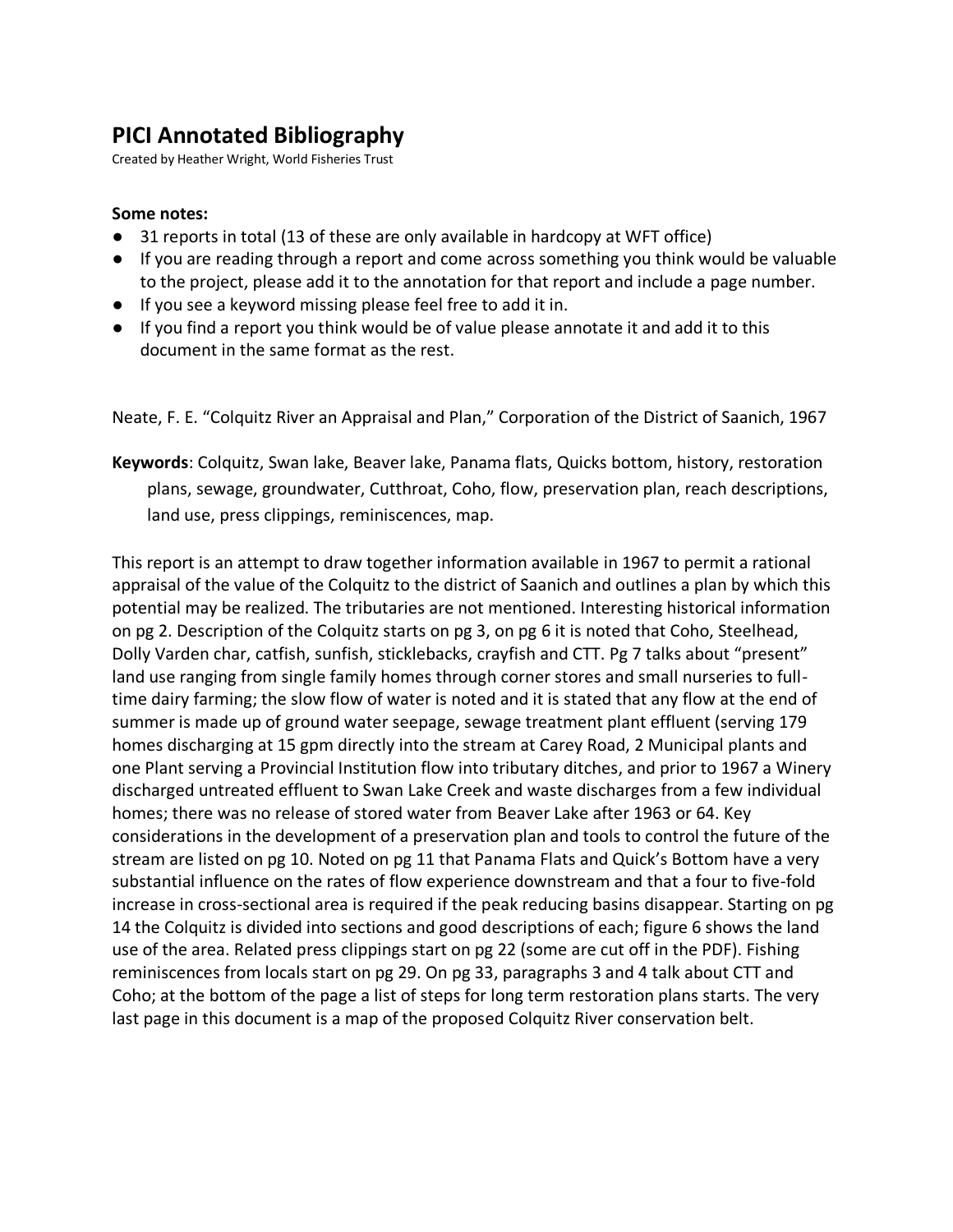- Waldichuck, M., Meikle, J. M., & Hyslop, W.F. "Victoria Harbour, the Gorge and Portage Inlet Physical and Chemical Oceanographic Data, 1965-1966," Fisheries Research Board of Canada Manuscript Report Series No. 938, 1968 \*Paper copy only at this time
- **Keywords**: Victoria Harbour, Gorge Waterway, Portage Inlet, pollution, seasonal changes, rate of flushing, coho, cutthroat, herring, sewage, nutrient levels, phytoplankton, Craigflower, Colquitz, estuaries.

This study was undertaken to examine the effects of pollution, to obtain a picture of seasonal oceanographic changes and to determine the rate of flushing of the system. It once had substantial numbers of oysters and still possesses small runs of coho, CTT and Pacific herring. Pollution in the upper end of the Gorge and in Portage Inlet was mainly domestic sewage, nutrient levels and phytoplankton densities in the water and their seasonal changes were determined (pg 1). A series of 13 sampling stations was established from Victoria Harbour to the upper end of Portage Inlet and into the Craigflower Creek and Colquitz River estuaries. Surveys were completed monthly, near the middle of the month, from Aug 65 to Oct 66 (pg 2). Sampling methodology is outlined from pg 2-3. Map on pg 10. Data tables from pg 11-114. No report of results given.

- Glova, G. J. "Pattern and Mechanisms of Resource Partitioning Between Stream Populations of Juvenile Coho Salmon (*Oncorhunchus kisutch*) and Coastal Cutthroat Trout (*Salmo clarki clarki*)," A thesis submitted to the University of Victoria, 1972 \*Paper Copy only at this time
- **Keywords:** Coho, cutthroat, sculpins, juveniles, smolts, behaviour, spawning, habitat types/preferences, micro-habitats, diets.

Juveniles of anadromous populations of coho salmon and coastal CTT frequently occur sympatrically. Coho spawn in the fall and in early winter whereas CTT spawn in late winter and early spring. Coho emerge earlier and are of larger size at emergence than CTT. The young of both species normally reside in freshwater for one or more years before going out to sea but some coho populations see young fry moving seaward sooner (pg2). Small coastal streams are important nursery areas for juvenile coho and CTT where the two species compete for similar resources. Small stream environments provide three major flowing water habitat types – riffles, pools and glides, this study investigates pattern and mechanism of resource partitioning between juveniles of sympatric populations of coho and CTT by looking at microhabitat use and diets of these fish (pg 4). A laboratory model of a stream section consisting of riffle and pool habitats was used to observe fish microdistribution and social behaviour (where factors such as water level, flow rate, and food supply could be controlled) (pg 5) in addition to in stream monitoring during low flow periods (pg 8). Sculpins were given similar sampling effort due to their high biomass levels and considerable overlap in diet (pg 8). Creeks studied were Bush, Holland, Ayum, Bings, French and Shawnigan; a summary table is on pg 13. Fish population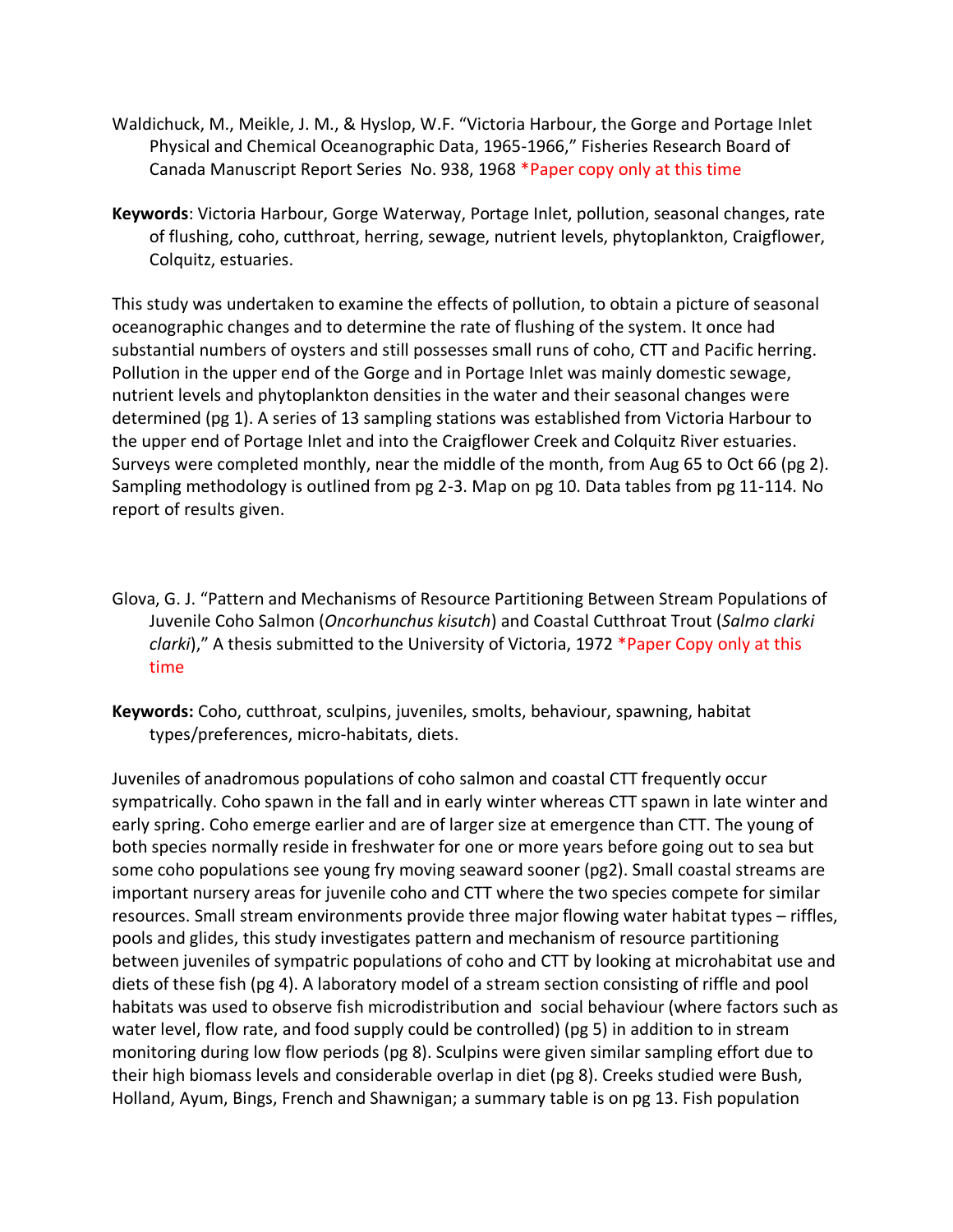estimates were determined by the removal method moving progressively in an upstream direction by blocking off sections with fine mesh minnow seines on down and upstream ends followed by a minimum of three successive runs (or until catches declined to near zero) with an electrofishing unit. At least 5 of each habitat in the mid-region of each system was sampled. Fish were anaesthetized in MS-222, fork length and species ID were recorded and scale samples were taken from age 0+ fish (pg 16-17). Biomass calculation given on pg 17. Coho made up 53.1 to 90.8% salmonid biomass in pools; in riffles CTT made up 63.4 to 88.0%; glides were areas of intermediate biomass for with coho ranging from 51.8 to 80.8% and CTT from 25 to 48.2%. Coho seem to prefer slower velocity habitats (pools and glides) while trout prefer higher velocity (riffles and glides) (pg 27). Graphs showing relative abundance (%) for coho, CTT and sculpins in pools, glides, and riffles for each creek on pg 25-26. Coho and CTT appeared to compete for space at the head of pools to attain priority in the exploitation of invertebrate drift (pg 29). Observations suggest that CTT are subdominant to coho and sculpins are subdominant to both (pg 31). Histograms of fork length frequency of sympatric populations by habitat type on pg 38. Diet analysis of under yearling coho and CTT on pg 41 shows that they eat a large percentage of Chironomid larvae/pupae and adult insects followed by trichopteran and dipteran larvae. Coho appear to be a more specialized feeder of drifting foods while CTT are a more generalized feeder of both benthic and drifting foods (pg 48). CTT consistently occupied a broader microhabitat niche than coho. CTT utilized faster velocity habitats, shallow waters of stream margins and small side channels (pg 49). The lack of coho and sculpins in allopatric populations of CTT resulted in a shift of habitat preference from riffles to pools suggesting interactive segregation occurs (pg 50). CTT in allopatric populations showed a tenfold higher biomass in some cases, based on these findings it is likely that interspecific interaction between coho, sculpins and CTT is a limiting factor for CTT populations (pg 51). Stream production of juvenile coho during summer was shown to be limited by food rather than space whereas riffle habitat taken up by coho in the summer when pool space is limited results in a loss of living space for CTT and could in part explain low biomass levels of trout in sympatric streams (pg 52). Laboratory studies starts on pg 55 (summer fish came from Craigflower Creek) and goes into more behavioural detail. Interesting information on threat display types and differences between coho and CTT on pg 94. Velocity and substrate-oriented instream engineering would would encourage segregation between coho and CTT simultaneously improving food supply and possibly enhancing production and smolt yield. Additional cover (large boulders and thick, low, overhanging shrubs at the stream bank) would increase winter carrying capacity (pg 122). Overwintering requirements of coho and age 1+ trout; coho utilize a variety of cover types in main and side channel habitats whereas trout remain mostly in main channel areas; sites common to both are deeper waters containing upturned or undercut root masses and log accumulations at meanders; trout but not coho are also found in close association with large boulders (pg 123). Since coho spawn in the fall and CTT spawn in the spring, partial or complete exclusion of coho by escapement control is feasible using temporary stream barriers (pg 125). Laboratory growth rates discussed starting on pg 126 with effects of temperature and photoperiod starting on pg 147.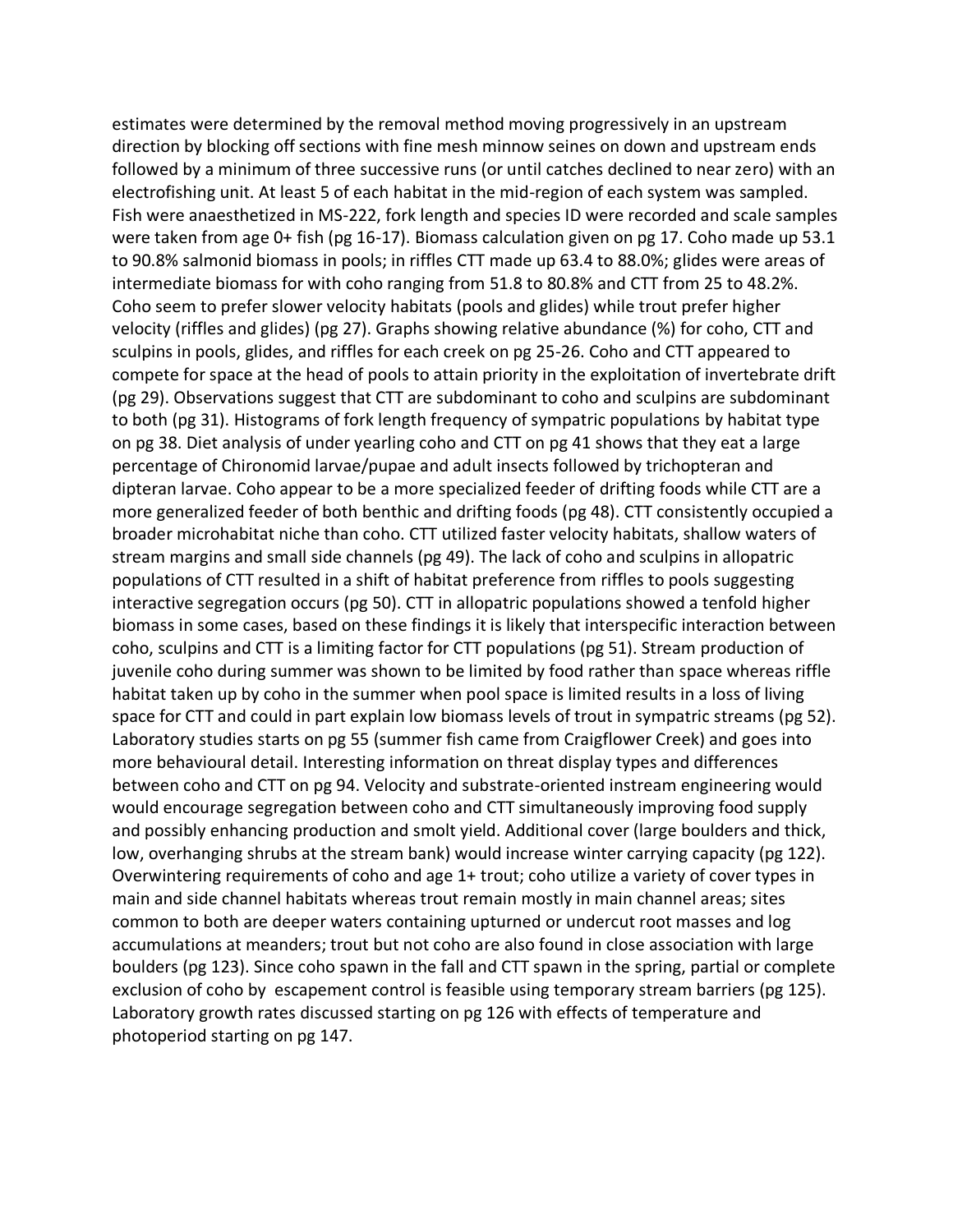- Ptolemy, R. A. "Define Responses of a Coastal Sea-Run Cutthroat Trout (*Salmo Clarki Clarki*, Richardson) and Coho Salmon (*O. Kisutch*, Walbaum) Population to Habitat Development in Colquitz Creek, Vancouver Island," for the Fish Habitat Improvement Section Fish and Wildlife Branch, Ministry of Recreation and Conservation, 1977
- **Keywords:** Colquitz, habitat improvement/complexity/surveys, fish biomass, smolt, Federal-Provincial Salmonid Enhancement, site description, juveniles, microhabitats, system problems, temperature, oxygen, flow, spawner, kelt, survivorship, angler exploitation, maps.

Colquitz Creek was selected for an experimental stream habitat improvement project aiming to determine if fish biomass is independent of habitat complexity; it was hoped that increasing habitat complexity would increase biomass loading and translation to smolt output. The joint Federal-Provincial Salmonid Enhancement Program (SEP) started in the fall of 1975 (pg 1). Site description (pg 1-2): third-order stream, watershed  $\sim$ 47.8km<sup>2</sup>, drains four lakes, mainstem length of ~9km, salmonids using ~6km in 1976, low gradient of ~0.6%, variety of bottom types. Problems within the system are listed from pg 3-8; poor habitat complexity; (pg 4) low minimum flow 0.5cfs, elevated temps up to  $25^{\circ}$ C, associated low oxygen saturation in sections with high BOD 200mg/L limited juvenile dispersion; anadromous salmonid juveniles in 3km (13.2%) of watercourse length; when minimum summer flows increased from 0.5cfs to 2.0cfs (sustained during the summer production periods) a wider distribution of juveniles occurred (25% watercourse length utilized); poor spawner/recruitment (out-migrating CTT ~700), 30% survivorship results in an estimated return 225 fish including 50 kelt with an adult run of  $\sim$ 170 fish assuming 75% are sexually mature; calculation for Spawner number requirement on pg 5; (pg 6) high angler exploitation of adult CCT resulted in ~200 killed between winter 75 and spring 76, closure of the fishery was suggested (pg 7); inadequate riparian land protection. Good section on Biomass Loading Principle pg 7 - 12. Extensive winter habitat surveys from 75-76 showed that in stream complexing characteristics were primary overwintering microhabitats (pg 16). Figures, maps and tables from pg 20-52.

- Langford, R. W. "Colquitz Craigflower Salmonid Enhancement Program," Aqua Science Consulting Ltd. for the Salmonid Enhancement Program, 1977 \*Paper copy only at this time
- **Keywords:** Colquitz, Craigflower, coho, cutthroat trout, migration patterns/timing/triggers, traps, removal method, electrofishing, scale samples,seining, anglers, fry, smolt, enhancement techniques, outmigration pattern/triggers, summer release.

Both Colquitz and Craigflower Creeks have low amounts of coho and CTT reduced from historic levels due to urbanization pressures. An increase in water volume in the Colquitz in 1976 resulted in a 40% increase in coho fry and an 83% increase in CTT (pg 1). A summary of CTT history (pg 17-22) includes adult migration patterns, timing, triggers and the location of the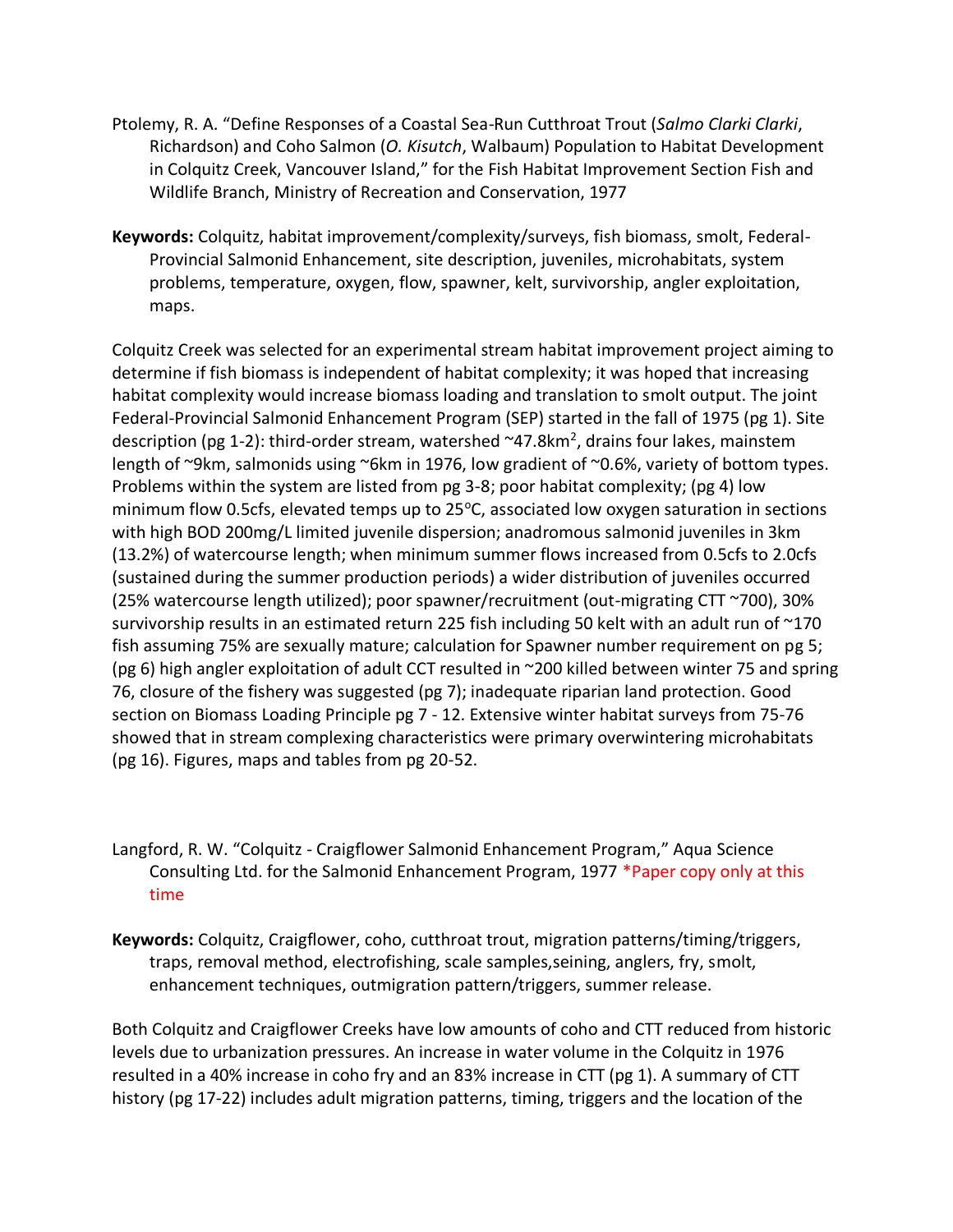Colquitz trap (situated at the upstream extent of salt water intrusion, 1 mile); juvenile habitat preference, timing movements and behavioural interaction between coho and CTT fry. Seber and LeCren (1967) removal method was used for population parameters using a shocking unit, scale samples were taken from fish exceeding a chosen length range. Neither shocking nor seining proved successful in deep pools with debris (pg 23-25). The Interpretation of data section (pg 32-51) goes over a number of problems that occurred and could be useful; movements, catch, angler catch and stream mortality of adult CTT and in some cases Coho is given; pattern and triggers of smolt outmigration, growth, and notes on artificially reared CTT are described. The Enhancement section (pg 54-61) suggests a blend of semi-artificial enhancement techniques (rearing smolts, 500 if available or 30%, in a saltwater pen in the Gorge - pg 59-60) with habitat enhancement techniques combined with full or partial fisheries closures for 2-3 years and gradual summer release from headwater storage is the best way to restore this fishery. Contains a number of data tables and diagrams that could be useful (pg 62- 114).

- Langford, R. W. "The Aquatic Environment, a Review for the Municipality of Saanich," for the Municipality of Saanich, 1977
- **Keywords:** Colquitz, site inspections, restoration, water levels, DO, flow,, Swan Creek, Beaver lake, water licence, temperature, dams, spawning, water temperatures, substrate types, food production, insects, recommendations, sections, site descriptions, historical data tables, plankton abundance.

This report was compiled from site inspections and existing materials (pg 2). Historical pictures with descriptions from pg 3-9. The Colquitz river system needs to be looked and improved at as a whole if restoration is to be achieved (pg 11). The salmonids in this system required diverse habitats and water parameters to be successful (listed from pg 11-16). Gill membranes are unable to supply sufficient oxygen when DO falls below 1 ppm, below 4 ppm is sublethal but injurious; recordings in Swan creek dropped to 0.5 ppm Oct 1974; recordings have not been taken at adequate intervals in any part of the system (pg 12). Control of summer water levels throughout the system are minimal and at times reduced to zero; flow from Beaver lake is regulated by a small dam based on requirements for lake swimming, meaning outflow is often shut off causing the death of fish that get trapped in drying pools; reduced summer flows from tributary streams needs to be addressed; a water removal license at Interurban and Goward road means spawning and rearing areas below receives no water; no policing of conditions stipulated in licenses takes place nor is the water course examined for illegal water use (pg 13). High water temps in the summer can be attributed to a lack of covering foliage in the lower reaches; sublethal effects reduce the viability of the population; the absence of deep pools makes it impossible for fish to find lower water temps without moving up or down stream; dams on the lower section will not permit the movement of small fish upstream; the combined effect of the addition of cold spring water and heavy shading can maintain water temps; numerous small shaded pools are of greater value than shallow unshaded ponds (pg 14). Mud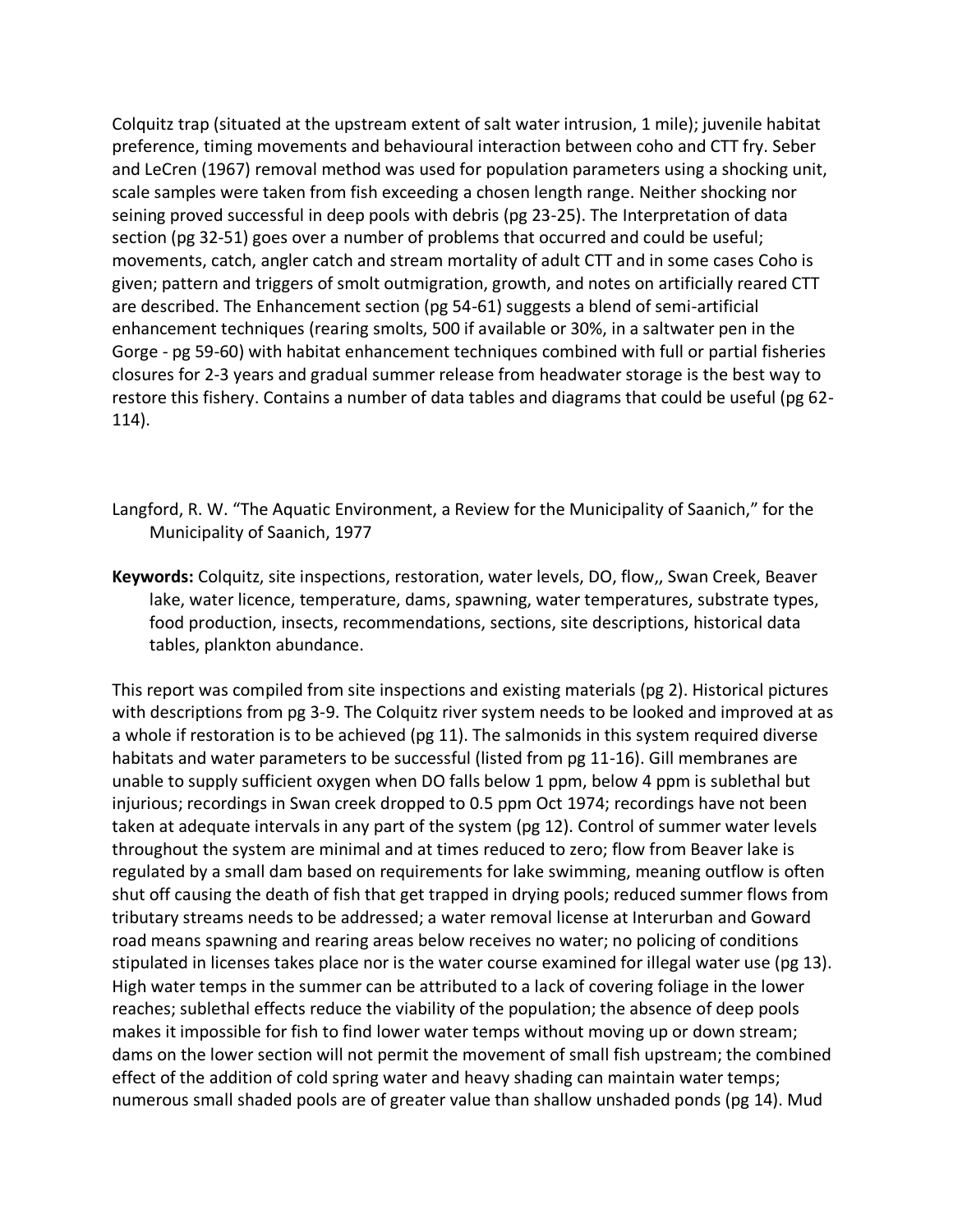and silt maintain low densities of food organisms compared to high densities in gravel and boulders; riffle areas are of greatest importance for food production; a major supply of food is produced in canopy with alder contributing the richest source of terrestrial insects that make up 66% if salmonid diets (pg 15-16). The major problems are siltation, flow reduction, scouring due to peak floods, unclear passage for mature fish to return to spawning grounds recommendations to solve these conditions are in this report. Contains a good description of the Colquitz watershed broken down into sections: Beaver Lake to Hunt's Falls, Hunt's Flats to Quick's Bottom, Logan Park to Quick's Bottom, Quicks Bottom to Marigold, Swan Creek, Marigold to the Gorge, Portage Inlet and the Gorge. Detailed descriptions of Prospect Lake, Swan Lake, Beaver - Elk Lake and Maltby (pg 18-74). Has a comprehensive list of recommendations broken up by sections (pg 76-88). Contains a number of historical data tables used to generate this report, including Plankton abundance (pg 102-113).

Elliott, J. M. "Some Methods for the Statistical Analysis of samples of Benthic Invertebrates," Second Edition. Freshwater Biological Association Scientific Publication No. 25, 1977 \*Paper copy only at this time

**Keywords:** statistical methods, bottom fauna, population.

The purpose of this guide is to give an elementary account of some suitable statistical methods that provide information on the spatial distribution of bottom fauna, enable estimates to be made of the total pop in an area of bottom and provide a sounds basis for judging the significance of quantitative differences between samples. All methods are described in detail and all data for the examples were collected from small streams. The tables of Pearson & Hartley (1966) are essential and must be obtained before some methods can be applied.

- Burns, T. "The Present Status of Craigflower Creek and its Salmonids and Opportunities for Enhancement," for the British Columbia Fish and Wildlife Branch Ministry of the Environment, 1979 \*Paper copy only at this time
- **Keywords:** Craigflower, recommendations, management, wastewater, sediment, spawning, coho, cutthroat, historical data, counting fence, smolts, steelhead, chum, outmigration, habitat types, flow, water quality, Big Falls, maps.

The objective of this report is to summarize existing knowledge of Craigflower Creek, for which there has been substantial diagnostic analysis of the system, and provide recommendations for optimal management (pg1). Initial impacts from urbanization may have been serious but present impact is light aside from two concerns; the lower 1.6 km (~30% of utilizable habitat) is uninhabitable for fish due to wastewater from Fort Victoria; 1.2-1.6 km upstream is a large cleared area with two permanent to intermittent streams and one temporary stream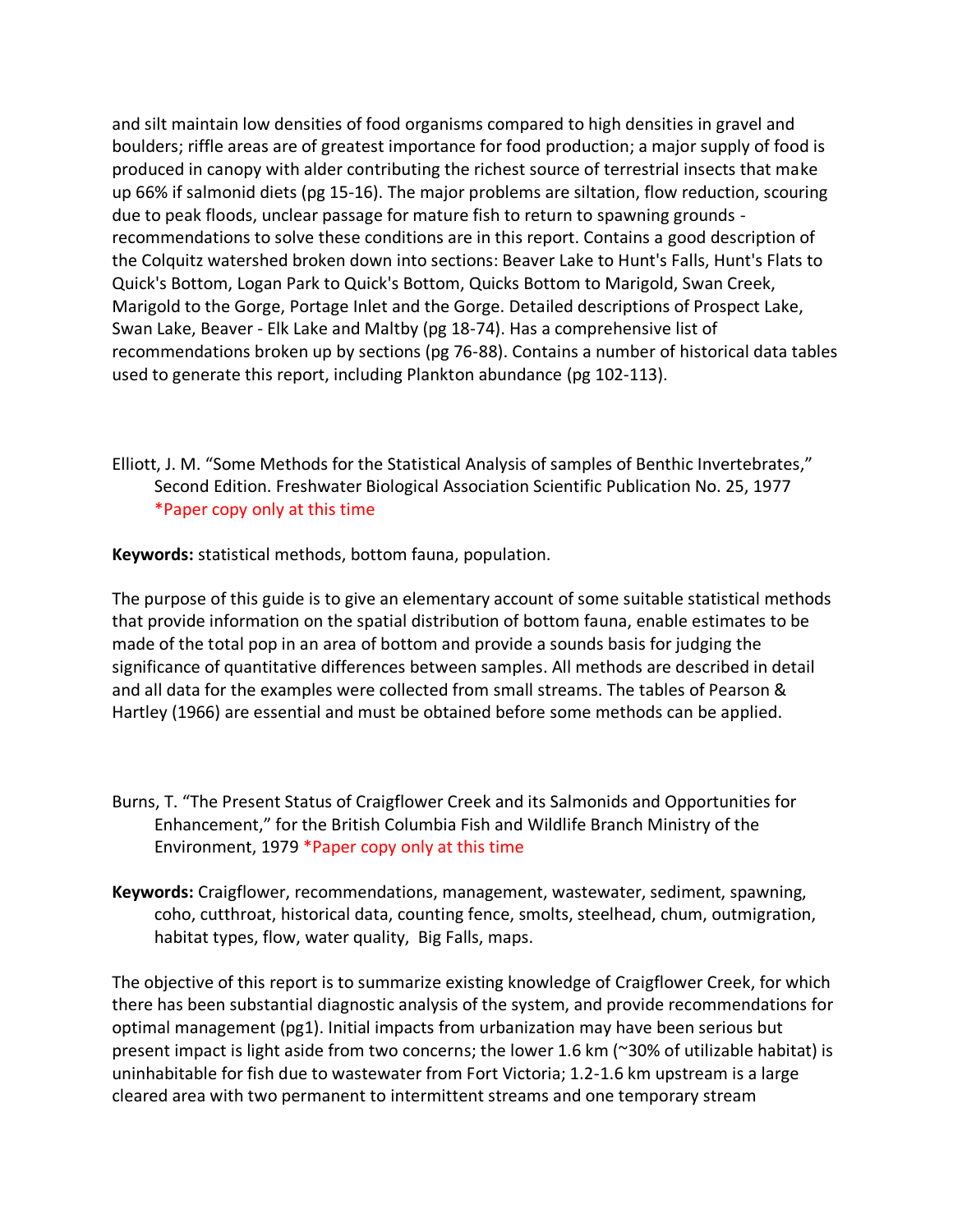depositing large amounts of sediment (pg 3). Counting spawning salmonids is very difficult without some kind of migration control. Coho and CTT are very shy and like to spawn near cover; they retreat quickly at the slights disturbance, enter streams over prolonged periods of time and spawn at scattered locations. From 1975-1979 a counting fence at Helmecken falls was used to count spawners and was used from 1976-1978 to count downstream smolts. Data on historical coho population levels began in 1947 and a general decline of salmonids has been observed since that time(pg 6). Steelhead have not been recorded since 1959 (pg 8) and it has been many years since Chum have been spotted (pg 6) but this report suggests that Craigflower could have only supported small numbers of these fish (5-10 steelhead and 10-500 chum), reasons for this are listed on pg 7. Pg 8 has a salmonid escapement table for 1947-1979. Pg 9 has a smolt outmigration table for 1979-1978. Craigflower has good capability for CTT and coho production but low summer flows, overfishing and poor water quality have caused decline. Improving summer flows and the amount of utilizable habitat will allow for considerably more coho and CTT. CTT in upper reaches are progeny of lake residence (McKenzie, Prior & Pike = strong populations; Thetis, Fork & Fizzle = low to moderate populations (pg 13). Big Falls limits coho and sea-run CTT to ~25% of utilizable system (pg 14) therefore work to allow passage is necessary via permanent diversion of the creek around the falls through a flood channel and minor channel improvements (pg 15) It should also be possible to improve the falls itself by careful blasting of pools and wedged boulders (pg 15) as shown by diagrams on pg 16. Young coho have lesser habitat requirements than CTT and tend to dominate CTT relegating them to less favourable living spaces, for this reason, and because coho are maintaining themselves better, it is suggested to limit and design habitat above Big Falls specifically to CTT (pg 14). Annual precipitation over the watershed ranges from 30-45" (pg 10). Soil deficiency can begin  $\sim$ May 15<sup>th</sup> and lasts until  $\sim$  Oct 5<sup>th</sup>. The critical discharge period for stream dwelling salmonids is ~ 5 months (June-Oct), the period when Craigflower becomes dry with a few scattered pools and very low to no flow (pg 11). Habitat type maps and keys (pg 20-25). A number of opportunities to improve summer flows in the system are present and could increase utilizable habitat from 15% to 50%. There is a total of 717.2 acre-feet of potential storage at 24 different locations in the watershed that could provide 2.09 cfs of extra summer discharge for 5 months (pg 26), see table 3 pg 26-27. This would allow up to 2,400 coho and 400-600 sea run CTT to be produced in the system. Interesting stats on coho and CTT on pg 29. Pg 30 missing. Table of storage sites not strongly affected by evaporation pg 31-36. A minimum flow of 1 cfs would improve salmonid production greatly (pg 37). Min discharge characteristics from 1974-77 tables pg 37-39. Overall Craigflower provides a good balance of primary habitat features however there is a 0.8 km reach in lower Craigflower that is low gradient muck-detritus Type 1 habitat that could become usable with the addition of boulders and stones (pg 42). The next upstream reach is Type 2 habitat and would also benefit from an increase in complexity targeted toward CTT, riffles in this area are generally too shallow to hold trout. There is need for some larger pools to increase summer carrying capacity and was judged to be most feasible in Prior Creek, Pike Creek and McKenzie Creek, reaches described on pg 43. Summary of recommendations from pg 43-45.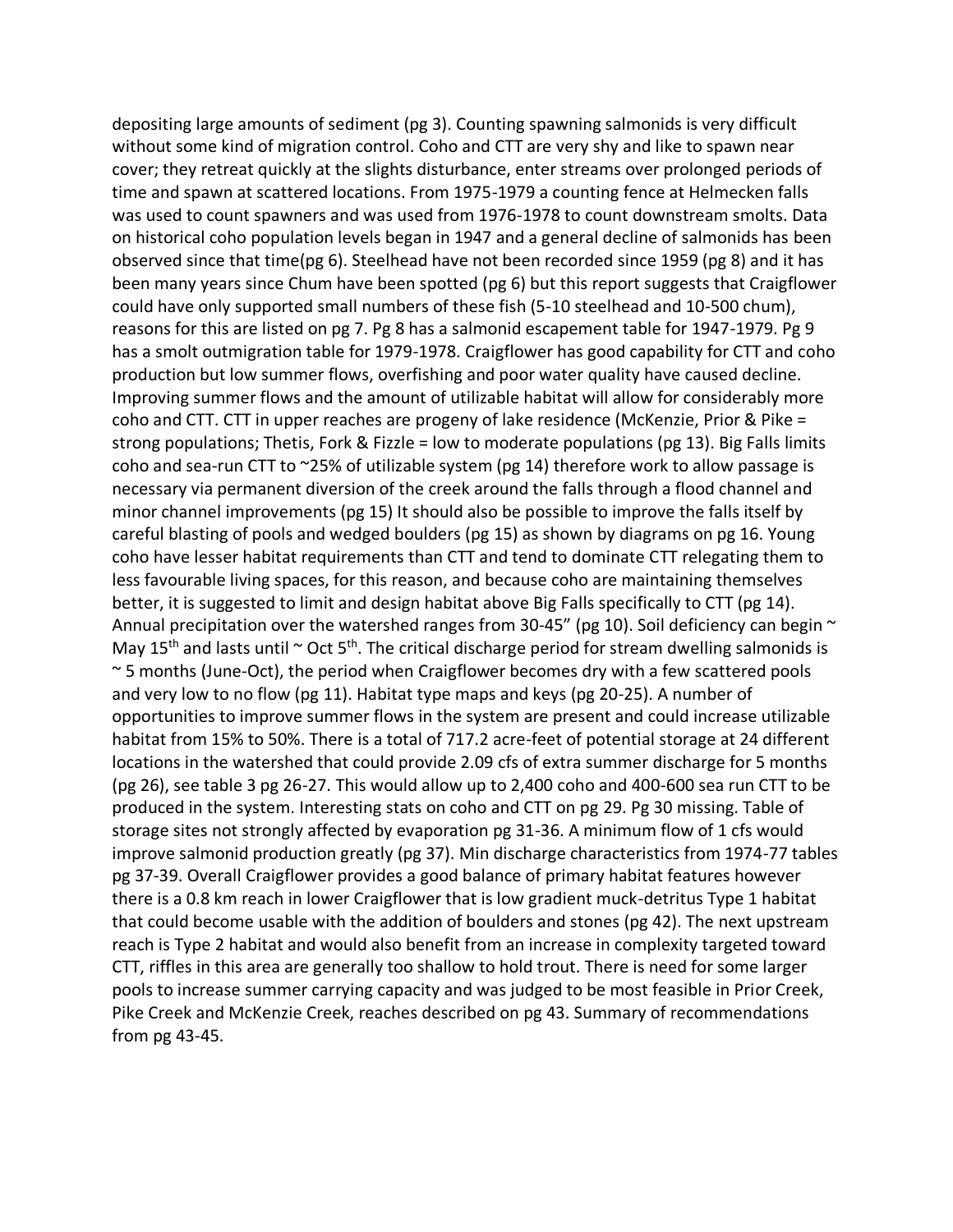Law, P. D. "Survival of Hatchery Cutthroat Trout in Colquitz/Gorge Waterway Between 1980 and 1983," Ministry of Environment Lands and Parks \*Paper copy only at this time

**Keywords:** Colquitz, cutthroat, hatchery, survival, catchability, health, Gorge Waterway, Portage Inlet, nursery, rearing, fish fence/modifications, smolts, trapping, adult migration, electrofishing, floy tags, leg bands, sites, stop nets, population estimate, removal method, creel survey, monitoring.

This report looks at the introduction of hatchery cutthroat trout to the Colquitz and compares their survival, catchability and health to wild cutthroat trout. Information on the creek and watershed is on Methodology pg 1. Fish fence located 1.7km upstream on the creek that can trap up or downstream migrants. The creek supports cutthroat trout, coho, pumpkinseed sunfish, brown bullhead, three spined stickleback, prickly sculpin and a small population of chum. The stream was closed to fishing during the time of this report. The Gorge provides nursery habitat for fish; Portage inlet supports eelgrass, herring, coho and sea run cutthroat trout in their early marine life; the outer harbour proves cutthroat trout an ideal summer rearing environment. No cutthroat trout have been reported caught outside of the Gorge. Information about fish fence and modification used for catching smolts on pg 2. Eggs for the hatchery smolt stocking program were obtained from Colquitz adults (wild and hatchery) held at Goldstream, Fulford Creek (one group of eggs in 1981), and Sandhill Creek (captive broodstock originated from fry captured in Colquitz in 1978). A total of 56,720 smolts were released over four years; 8 groups each with a unique mark. Pg 3 discusses downstream trapping methods. Adult migration methods, include dates, from pg 3-4; includes use of floy tags and monel-metal leg bands attached to the maxillary bones. Electofishing was used to estimate wild salmonid densities and hatchery smolt residuals in the first week of June each year; 10 sites 39m long were enclosed with stop nets; population was estimated using the removal method (Seber & Lecren, 1967) (pg 4). Creel survey methods from pg 4-6, includes catch effort calculation. Upstream Trapping pg 1; counted between November and March from 1979-1983; migration usually starts between January and February and is flow depended; it appears that the genetic variability of wild Colquitz CCT with respect to run timing may have been reduced because of the hatchery program; a total of 208 hatchery-marked CTT and 71 unmarked were counted and tagged at the upstream trap over 4 years. Pg 2; the introduction of hatchery smolts did not increase naturally spawning CCT populations in the Colquitz and may have actually reduced it; hatchery program put pressure on the natural population by encouraging fishing pressure (only 5% wild fish caught but this equaled 50% of the wild population). Biological characteristics of adults from pg 2-4. Wild vs. hatchery smolt survival pg 4-6. Summary pg 6-7. Creel Survey pg 1; overall catch per effort was 0.13 in 1980, 0.27 in 1981, and 0.19 in 1982; 201 interviews in 1980, 834 in 1981 and 1280 in 1982. Pg 2; proportion of the catch that was killed as opposed to released was higher for wild fish than for hatchery (87% vs. 77%); a 30 cm minimum size limit was introduced in 1982 and reduced the kill rate of hatchery fish to 61% but wild remained 90%. Pg 4; notes the differences between stocks; wild smolt contribution was 8.7%; hatchery fish were found to be 2.7 times more vulnerable to angling than wild. Pg 5 has age, length and weight of creeled fish; angler distribution in the Gorge; angler characteristics and results of the questionnaire (pg 5-7). Results section pg 1-5 discuss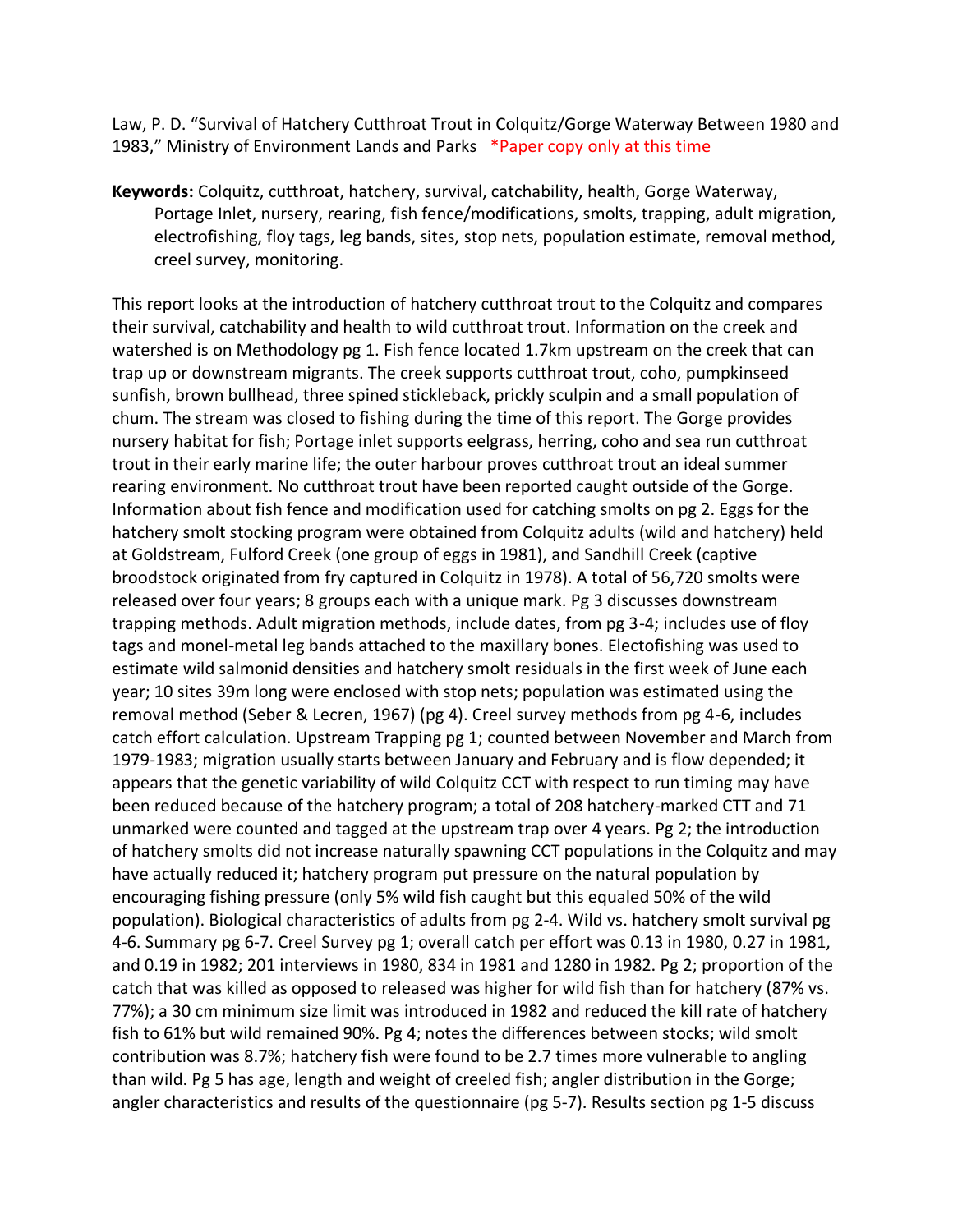physical stream monitoring, wild/hatchery smolt migration, age and size of downstream migrants, and factors affecting smolt survival.

- Wightman, J. C. "Impacts of Flooding and Channelization Practices on Recreational Resources Associated with Small Streams – A case Example, Greater Victoria Area," for Fish Habitat Improvement Section Fish and Wildlife Branch Ministry of Environment, 1983 \*Paper copy only at this time
- **Keywords:** Colquitz, Craigflower, coho, cutthroat, flooding, channelization, dam, culvert, contamination, enhancement, stocked, flows, hydrographs, habitat diversity, bays, rubble substrate, restoration, anglers, maps.

The objective of this report is to review the impacts of flooding and channelization practices on recreational resources associated with small streams in the Greater Victoria, discuss alternatives to stream channelization for flood control, and outline an approach to restore stream channels that have been grossly modified from a natural state. Stream systems have been degraded by extensive channel modifications, dam and culvert installations, water withdrawals and contamination by various pollutants due to urbanization (pg 2). Colquitz Creek, once "called the most important trout stream in the area" has experienced intensive recreational development and has experienced a period of relative neglect (pg 3). The Municipality of Saanich recognized the need to acquire land along the Colquitz and in November 1981 the first phase of the 'Colquitz River Linear Park' was opened (pg 4). Colquitz Creek was the focus of several fisheries enhancement projects undertaken by the municipality and the provincial Ministry of Environment (Fish and Wildlife Branch). In 1977 provincial fisheries biologists manually placed large numbers of boulders and rootwads in one previously ditched section of the stream to evaluate the relationship and importance between artificial cover and abundance of juvenile coho and sea-run cutthroat trout (pg 5-6). Vancouver Island Anadromous Cutthroat Management Plan is Appendix 2, its goal was to create a highly successful urban sea-run CTT fishery with the introduction of CCT smolts to provide 7000 successful angler days on the Gorge annually by 1990. The fishery was closed at the time of this report. MOE got the CRD to agree to provide a minimum acceptable fisheries maintenance flow during the summer months of 0.057m<sup>3</sup>/sec by regulating release from Elk/Beaver (pg 6). Salmonid populations in Craigflower are low but fishability remains good and it is rated as a high enhancement priority. Lakes in the Craigflower and Colquitz drainages are regularly stocked by the Ministry (pg 7). Map of fisheries resources of Greater Victoria on pg 8. Flows at the mouth of Colquitz Creek have ranged from summer lows of near 0 m<sup>3</sup>/sec to estimated winter peaks of up to 8.5 m<sup>3</sup>/sec (pg 10). Figure of typical flood hydrographs for various levels of urban land use on pg 11. Channelization commonly reduces overall stream length and can therefore result in a net loss of fish habitat, lacking habitat diversity and cover critical to the growth and survival of salmonids (pg 13). Bustard (1973) noted that both cutthroat and coho show a strong preference for bay areas offering overhanging bank cover as opposed to bays without cover, and for bays offering clean rubble substrate as opposed to silted rubble for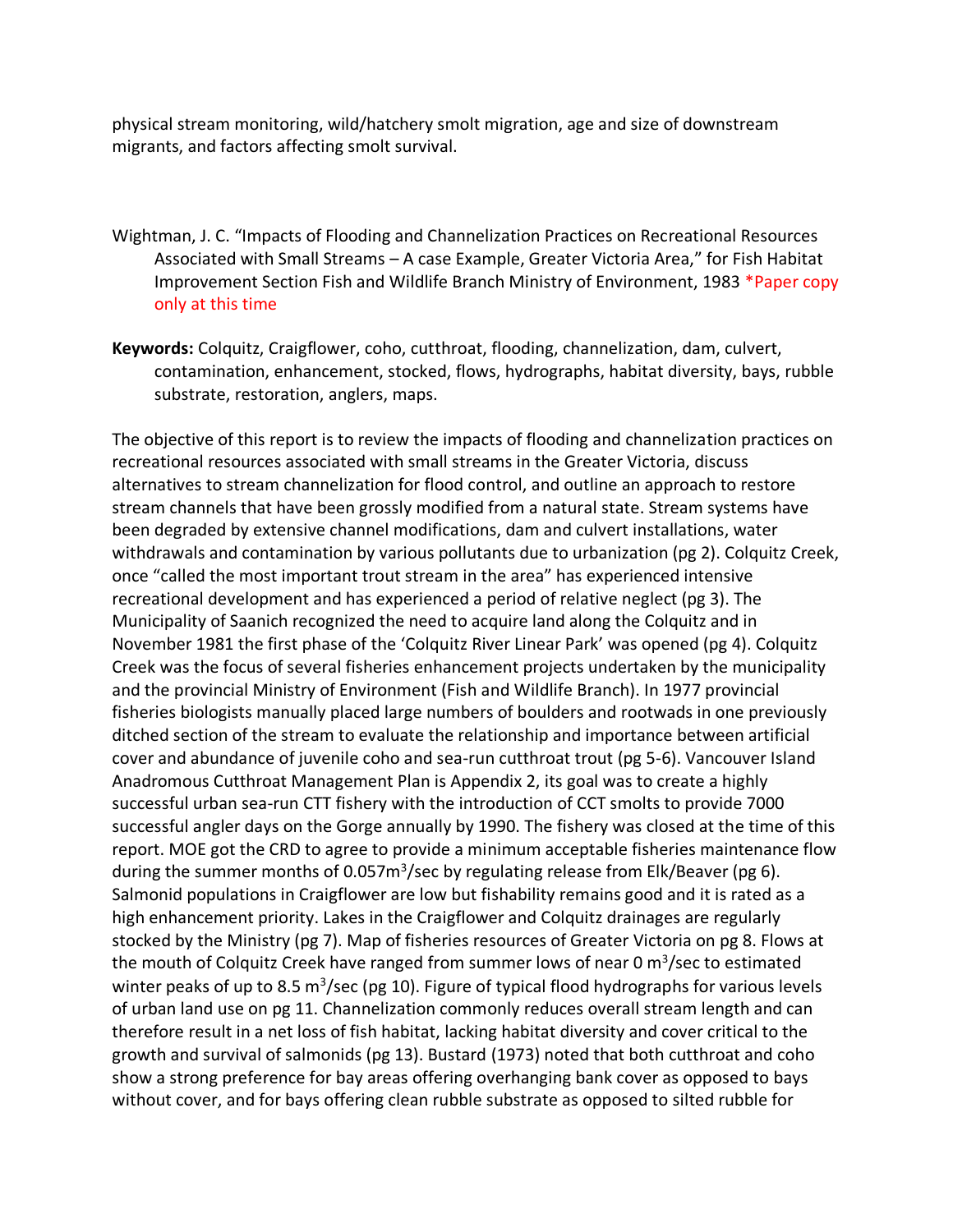overwintering (pg 13). Ptolemy (1982) suggests the presence of stable cover is particularly important in preventing displacement and high mortality among overwintering populations of juvenile CTT and coho (pg 14). Figure of impacts of channelization on aquatic ecosystems on pg 15. Figure of direct and indirect effects of channelization on wildlife on pg 16. Pg 19 has two figures comparing hydrology of natural and channelized streams. Alternatives to channelization from pg 20 to 24. Stream restoration techniques from pg 24 to 27. Figure on pg 29 showing boulder grouping approach to habitat restoration. Appendices include fishing reminiscences from Victoria Fish and Game Protective association pertaining to the Colquitz; Priority ranking of Vancouver Island sea-run CCT enhancement opportunities; a summary of hatchery fish distributions in Greater Victoria lakes and streams; a map of human impacts on fish production and water quality in Victoria; and a summary table of site-specific flood loss reduction measures.

- Drinnan, R. W., & Gordon, D. "Report: Annotated Bibliography of Environmental Reports for Victoria Harbour, the Gorge/Portage Inlet, Esquimalt Harbour and Esquimalt Lagoon," Aquatic Science Consultants Ltd. for Capital Regional District, 1991 \*Paper copy only at this time
- **Keywords:** Victoria Harbour, Gorge Waterway, Portage Inlet, Colquitz Craigflower, contamination, surveys, geomorphology, land use, management, sediment, water quality, tides, currents.

This report compiles numerous environmental studies conducted along the south coast of Victoria, by, and on behalf of, the CRD addressing environmental quality in the harbours, particularly with respect to contaminants in sediments and biological tissues. 113 reports and documents completed between 1961 and 1991 were reviewed. Topics covered for Victoria Harbour and the Gorge/Portage Inlet include biological contamination, biological/ecological surveys, geomorphology, land-based contaminants, land use and management, Marine sediment contaminants, physical/chemical oceanography (water quality), tides and currents. Colquitz and Craigflower are mentioned to similar but slightly less detail as the harbours. A large portion of this report, reference through to appendices, is missing.

Todd, Gary L. "A Lightweight , Inclined-Plane Trap For Sampling Salmon Smolts in Rivers." Alaska Fishery Research Bulletin 1, no. 2 (1994): 168–75

**Keywords:** Alaska, trap/design/plans, salmon, smolts.

The design and use of an inclined-plane trap is described for capturing salmon smolts in medium to large (5-60  $m^3$ .sec<sup>-1</sup>) rivers of Alaska. The trap was designed to minimize fish scale loss and mortality, be lightweight yet durable, minimize debris loading, be readily moved by 2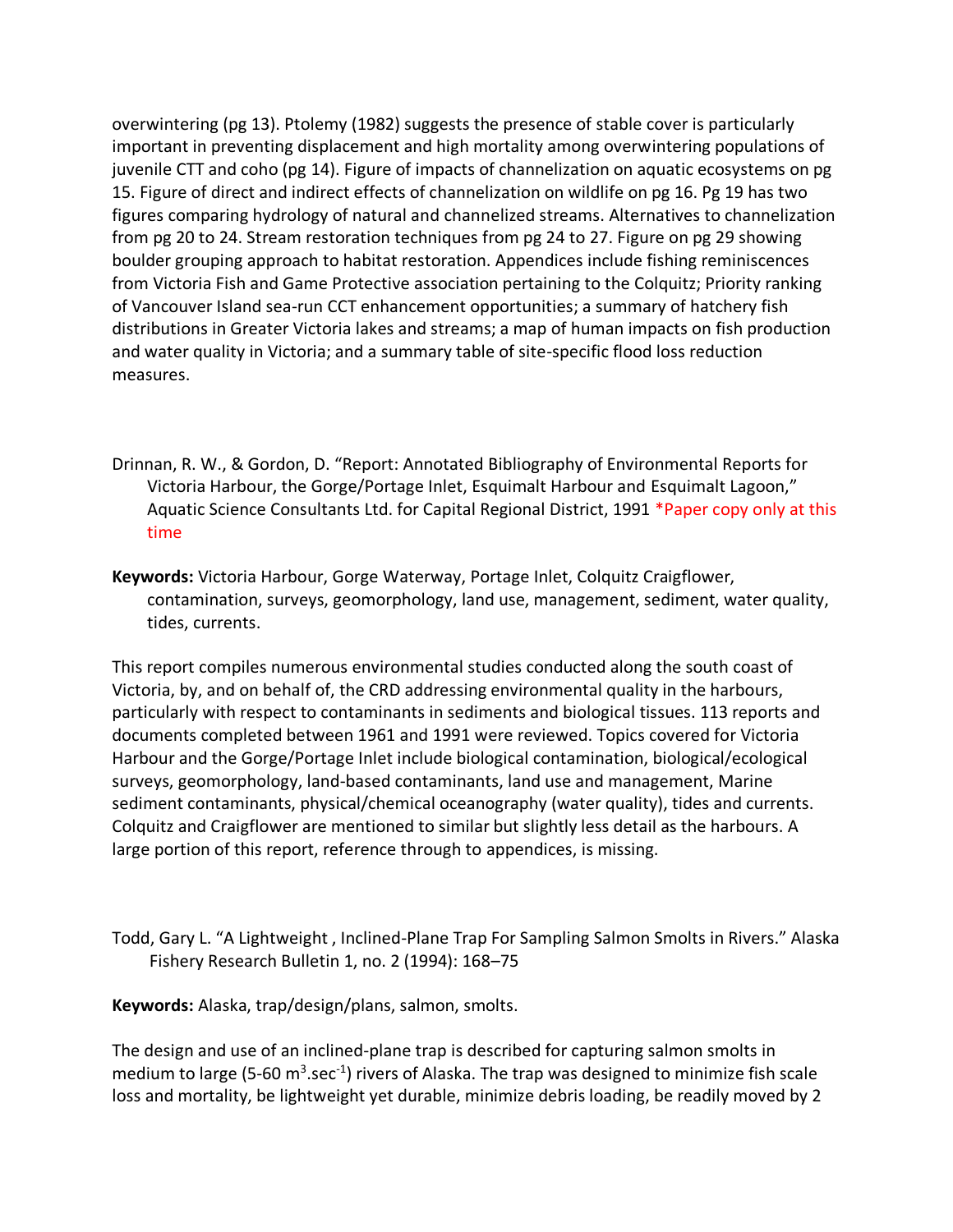people and be easily transported by a small river boat. The tapered design allows traps to be stacked inside one another when being transported. This trap style has been used since the early 1980s in small clearwater streams and large glacial rivers of south central Alaska. Catch efficiencies from mark-and-recapture tests have exceeded 10% for a single trap. The highest daily catch to date for 1 trap occurred June 1994 when 96,979 sockeye salmon smolts were caught. Pg 170 has a list of materials used for construction with schematic diagrams on pg 171- 172.

- Brett, D., Carrow, G., & Stephen, M. "Colquitz Creek: a Study on Sources, Distribution and Implications of Suspended Solids on Salmonid Habitat," for Camosun College Environmental Technology Program, 1994 \*Paper copy only at this time
- **Keywords:** Colquitz, suspended sediment, channel erosion, sampling sites, map, turbidity, fry, rainbow trout, gills, Portage Inlet, Beaver Lake, storm drain, precipitation, data.

The objective of this study was to identify the sources, distribution and implications of suspended solids on salmonid habitat in Colquitz Creek. This was the first suspended sediment study done in Colquitz (pg 5). Suspended solids were measured at 10 locations along the Creek over a period of six days. Quicks Bottom removed suspended solids; Panama Flats contributed suspended solids (max 37 mg/L, pg 12); storm drains had a negligible influence; and channel erosion was the largest contributor. Sediment levels ranged between 7 and 101 mg/L, averaging 28 mg/L; turbidity ranged between 0.8 and 92.3 NTUs, and averaged 17.1 NTUs. Salmonids in the creek would not be significantly harmed by these sediment levels (pg 1). Turbidites of 25-70 NTUs reduces the ability of salmonids to find and capture food and after 5- 10 days of exposure to 25 NTUs gill tissue can be damaged. Turbidity also negatively affects macroinvertebrates, the main food source of salmonids. Turbidity reduces light penetration which in turn harms primary productivity – in shallow streams 5 NTUs can lower production by 3-13% while 25 NTUS can lower production by 13-50% this affect is stronger in sections deeper than 0.5 m. Juvenile coho have been found to avoid water with turbidites over 70 NTUs and adult rainbow trout avoid water above 30 NTUs. At 100 mg/L coho fry diminish their feeding and stop altogether at 200 mg/L; rainbow trout exposed to concentration of 270-810 mg/L for 10 days can suffer gill structure damage and death; levels over 10 000 mg/L quickly kill salmonids (pg 3). Rainbow trout egg to fry emergence is closely related to suspended loading; 66% survival at constant 240 mg/L and 4% survival at 2,000 mg/L. The depth-integration method was used in this study where a bottle is lowered to the channel bottom and raised at a constant rate obtaining the average concentration in that column, filtering and weighing each sample was more effective than spectroscopy absorbance estimates (pg 4). Field and lab materials listed on pg 7. Sampling took place from Feb 26 – March 19; 10 sites were selected, based on accessibility, during a stream walk from the mouth at Portage Inlet to the Creek head at Beaver Lake. Sites listed on pg 8. Sampling methodology and storm drain locations from pg 9- 10. Max sediment and turbidity data correlated with maximum recorded levels of precipitation. Beaver Lake, contributed max levels of 100 mg/L to the Colquitz with an average contribution of 47 mg/L with turbidity levels ranging from 6.7-62.9 NTUs (pg 11). Good tables and graphs from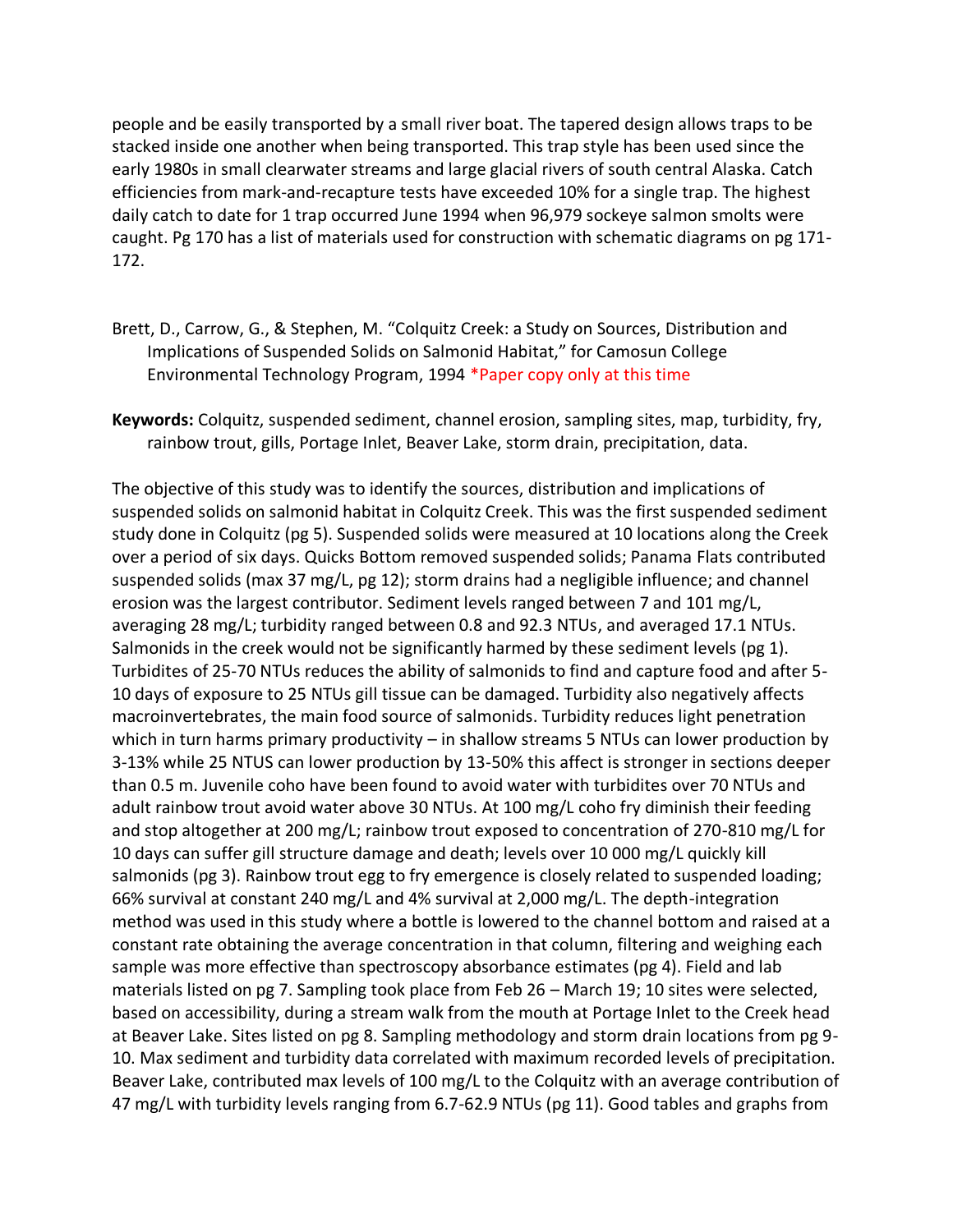pg 14-15. It is noted on pg 16 that observed NTU levels would have biological consequences and Beaver Lake sediment level results may have been altered due to additional weight from algae in the filtration process. Channel erosion is concluded to be the largest contributor of suspended solids to colquitz creek (pg 18), organic yard waste and natural debris were scattered along the bank and in some places altered flow and may contribute to erosion; many footpath crossings have completely deteriorated banks; 15 bridge sites also accelerate erosion (pg 19). A man-made salmon spawning bed was observed to be completely cemented by sediment and rendered useless, no reference given to location. NTU levels were of more ecological concern, prolonged exposure to peak levels could result in death to both salmon and trout. It is recommended that the creeks chemical components be tested and, if favorable, old salmonid spawning beds be cleaned and the creek stocked (pg 20). Map of sites on pg 22. Sampling data makes up the remainder or the appendices.

Roberts, J. M., and Harding, E. A. "The Craigflower Watershed Assessment," SHIP Environmental Consultants for the Capital Regional District, 1997 \*Available in paper copy with full mapfolio

**Keywords:** Craigflower, coho, cutthroat trout, watershed management, assessment, flow, water quality, mapping, hydrology, risks, riparian zones, habitat, fish stocking, erosion.

This assessment of the Craigflower watershed was undertaken to provide background information for integrated watershed management planning and included mapping the aquatic features of the watershed, assessing the present condition of the watershed, identifying risks to the natural resources of the watershed, presenting options for addressing those risks. Main concerns within the Craigflower watershed were identified as erosion, flooding, low summer flows, effects of agriculture, water quality and fish/habitat (pg 5). Very good information about many aspects of the Craigflower watershed including history, hydrology, water control measures, and much more from pg 6-20. Pg 20 has a list of Protection of Riparian Zones by municipality. Fish and Fish Habitat information starts on pg 21 with fish observations by site number listed in table 6, fish stocking programs and fishing regulations on pg 25. Low summer flows discussed pg 26-27 and water quality from pg 28-32. Discussion of the watershed and impacts from human activities from pg 38-42; management options from pg 43-44. This report has lots of figures and maps that may be useful and has a very comprehensive appendices that include assessment tables.

Millar, J., Page, N., Farrell, M., Chilibeck, B., & Child, M. "Establishing Fisheries Management and Reserve Zones in Settlement Areas of Coastal British Columbia," Canadian Manuscript Report of Fisheries and Aquatic Sciences No. 2351, 1997 \*Paper copy only at this time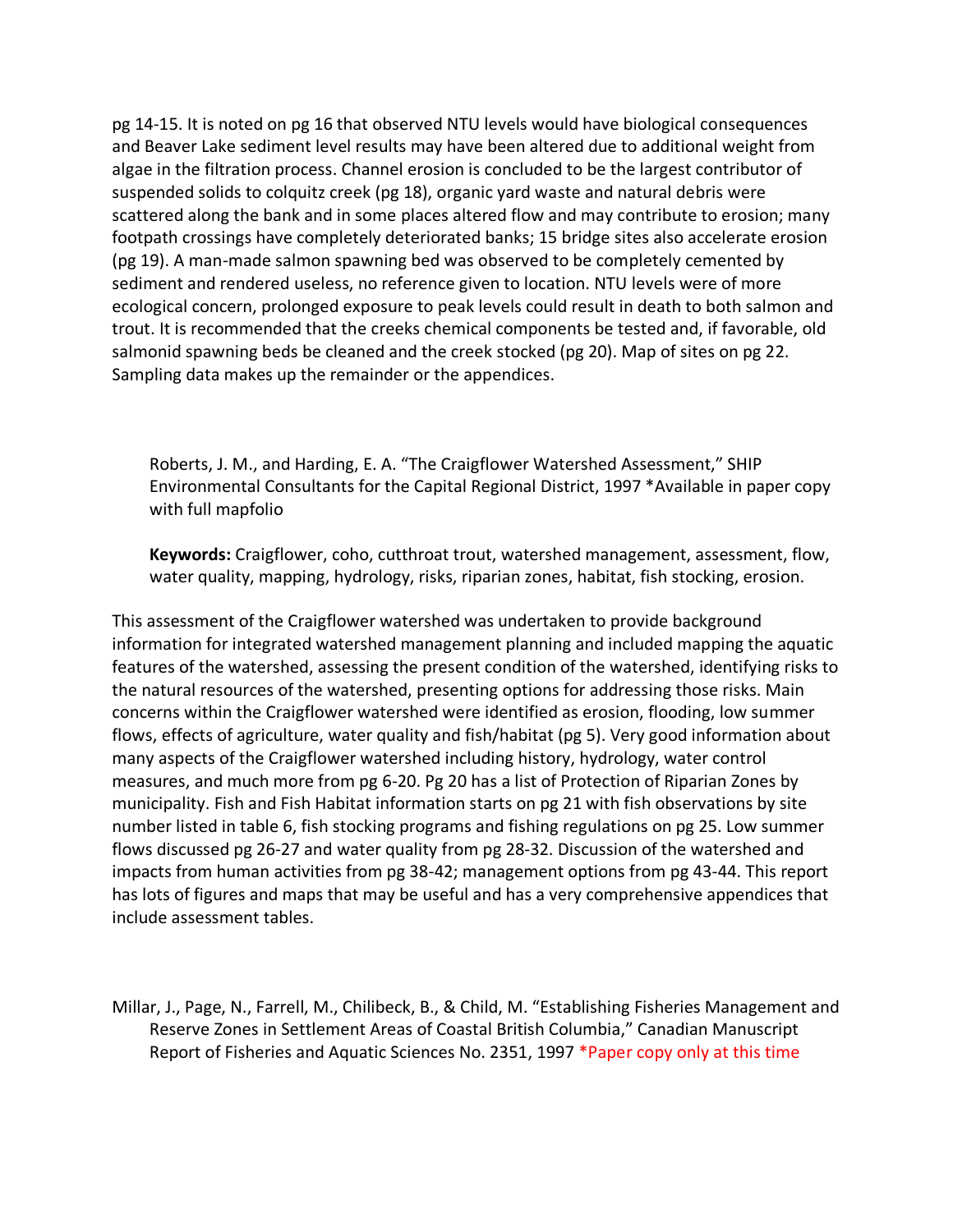**Keywords:** Cutthroat, fisheries management/reserve zones, setback distances, habitat features, methodology.

Rivers, streams lakes, wetlands, floodplains and their associated riparian areas provide a network of critical habitats for at least thirty species of fish, twelve species of amphibian, and many species of birds, mammals, insects and plants throughout coastal BC. Small streams in coastal BC sustain genetic and stock diversity for cutthroat trout, which is considered fundamental to species survival. Persistent increases in the rate of fish habitat loss in settlement areas strongly suggests that current urban land use and development practices area failing to adequately protect fisheries sensitive zones from serious impacts (pg 1). This document presents an approach to protecting riparian/aquatic fish habitat in urban and rural areas of coastal British Columbia that relies on the establishment of Fisheries Management and Reserve Zones (ix). The dimensions of the Fisheries Management Zones (watershed based high level planning boundary) and Fisheries Reserve Zones (immediate area adjacent to the aquatic feature required for water-land interactions) recommended in this document are based on distances required to protect various habitat features and functions (vi). The default management zone distances are as follows: actively fish bearing and potentially fish bearing permanent streams – 50 m on both sides of the stream channel from bankfull width; ephemeral and intermittent streams – 30 m on both sides of the stream channel from bankfull width; lakes and wetlands – 30m from the extent of seasonal inundation and/or hydrophilic plant community; contemporary floodplain (> 1 in 30 year recurrence interval) – any portion of the floodplain that is partially included in the Fisheries Management Zone should be completely encompassed within the FRZ; ravines, escarpments, or other steeply sloped areas – steep slopes (>30% slope) and any high relief features that are partially encompassed within 50 m of fish bearing permanent streams and 30 m of non-fish bearing permanent, ephemeral or intermittent streams should be wholly encompassed within the FRZ and additional setback at the crest of the slope may be required (as necessary) to ensure geotechnical and vegetation stability (pg ix). In many heavily urbanized watersheds, existing developments already occupy large portions of the FMZ, in these situations existing land uses and site alterations are considered in arriving at a feasible setback or habitat protection prescription (pg x). Section 2 (pg 4-26) summarizes information on specific fish habitat features provided by streams, floodplains, lakes and wetlands, hydrologic elements and riparian areas and includes a number of tables and diagrams that may be useful. Section 3 (pg 26-47) presents a methodology for establishing fisheries management and reserve zone boundaries in association with local government land use planning processes and includes some tables and a number of diagrams, including example site diagrams that show the result of the process step by step.

Roberts, J., Wark, R., & Harper, D. "Craigflower Watershed Management Plan," for the Craigflower Watershed Management Forum, 1998

**Keywords:** Craigflower, management goals/plan, reaches, land use, runoff, coho, fry, smolts, fish fence, historical work, map.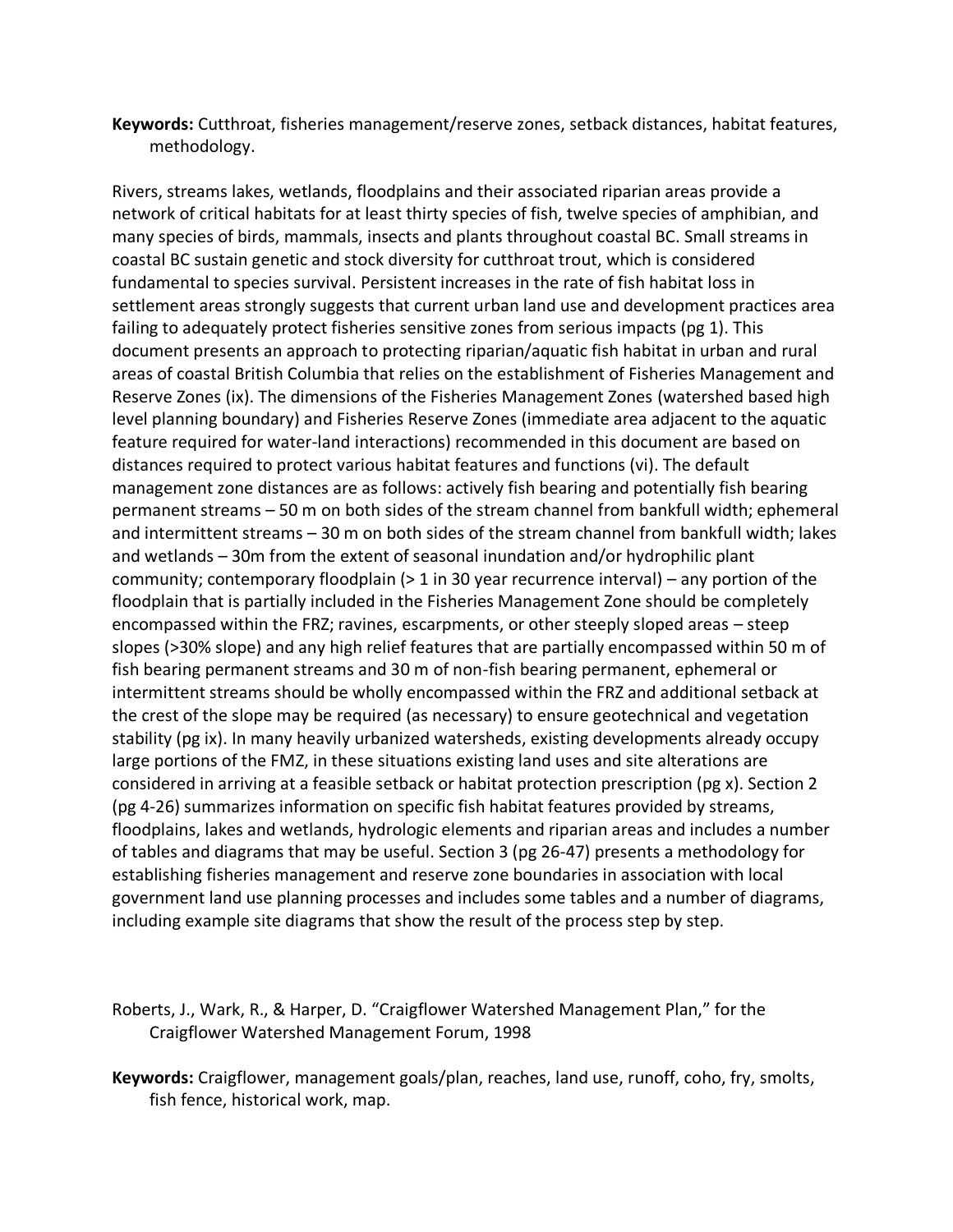List of management goals on pg i. The forum developed a Work Plan for meeting the goals (pg 18 onwards) with 17 objectives and 53 specific actions. Actions are categorized as Existing Actions (8), Program Amendments (12), New Actions (21) and Actions that Need a Lead Agency (12). List of top ten priority actions on pg ii. This management plan was based on an assessment of the Craigflower Watershed by Roberts and Harding 1997. The upper reaches of the watershed are still relatively undeveloped so groundwater recharge, flood regimes, and other ecological functions mostly reflect natural patterns but the watershed as a whole is facing strong urban growth pressures (pg 1). Controlling land use and runoff in ways that prevent damage to the stream and its ecosystem are important goals of watershed management. Pg 2-4 have a decent description of the watershed with a map on pg 2. List of benefits of good watershed management on pg 5. Good info on historical work along the creek starting in 1995 from pg 7-8, the release of 15,000 Coho fry annually in Pike and Prior Lakes is noted as is the counting of smolts at the Talcorr Road fish fence. Timeline tables from pg 43-46.

- Vadocz, D., Anderson, R., Cummins, R., & Soberg, T. "The Cecelia Creek Project," for the Veins of Life Watershed Society, 1998 \*Paper copy only at this time
- **Keywords:** Cecelia creek, Gorge Waterway, sediment, sewage, wastewater management, federal fisheries act, stormwater quality, chemicals, Selkirk waterway, recommendations.

This report is a detailed assessment of the industrial presence within the Cecelia Creek drainage. The purpose was to identify non-point source polluters that are contributing to the degradation of the creek. The waters from Cecelia creek enter the second largest mudflat in the Gorge Waterway and is one of the most polluted creeks in the CRD draining 900 hectares of impervious substrate (pg i). Pg ii-v contains a list of detrimental practices broken down by industry. 101 businesses out of 119 (nearly 60% of these were part of the automotive industry (pg 10)) were rated based on interviews of their wastewater management practices; 27 were poor, 27 were suspect to satisfactory, 47 were negligible to good, and 18 were not interviewed. 42% never maintained their catch basins while 22% said they cleaned theirs once per year (pg v). Several of the practices witnessed infringe upon Municipal By-laws for storm water quality and the Federal Fisheries Act, neither of which are strongly enforced (pg vi). A historical description of the creek, and a current description, is on pg 2. The creek has sewage counts 75 ties the acceptable level for swimming and high sediment levels (pg2-3). Chemicals found in excess of Marine Sediment Quality Guidelines in Cecelia Creek are: Cadmium, Lead, Zinc, Copper, Mercury, Arsenic and Heavy and Light Polycyclic Aromatic Hydrocarbons (pg 3). Report is quite detailed and references drainage numbers and locations of storm drains and manholes often. Lots of information, graphs and tables on the various businesses and their practices from pg 8-33. The estuarine mudflat habitat of Cecelia Creek is significant for the preservation of marine habitat on the Gorge and Selkirk Waterway and should be a priority for remediation and could include modification of the creek to slow the more contaminated base flow, combined with addition of vegetation to partially treat the water and sediment. The addition of wet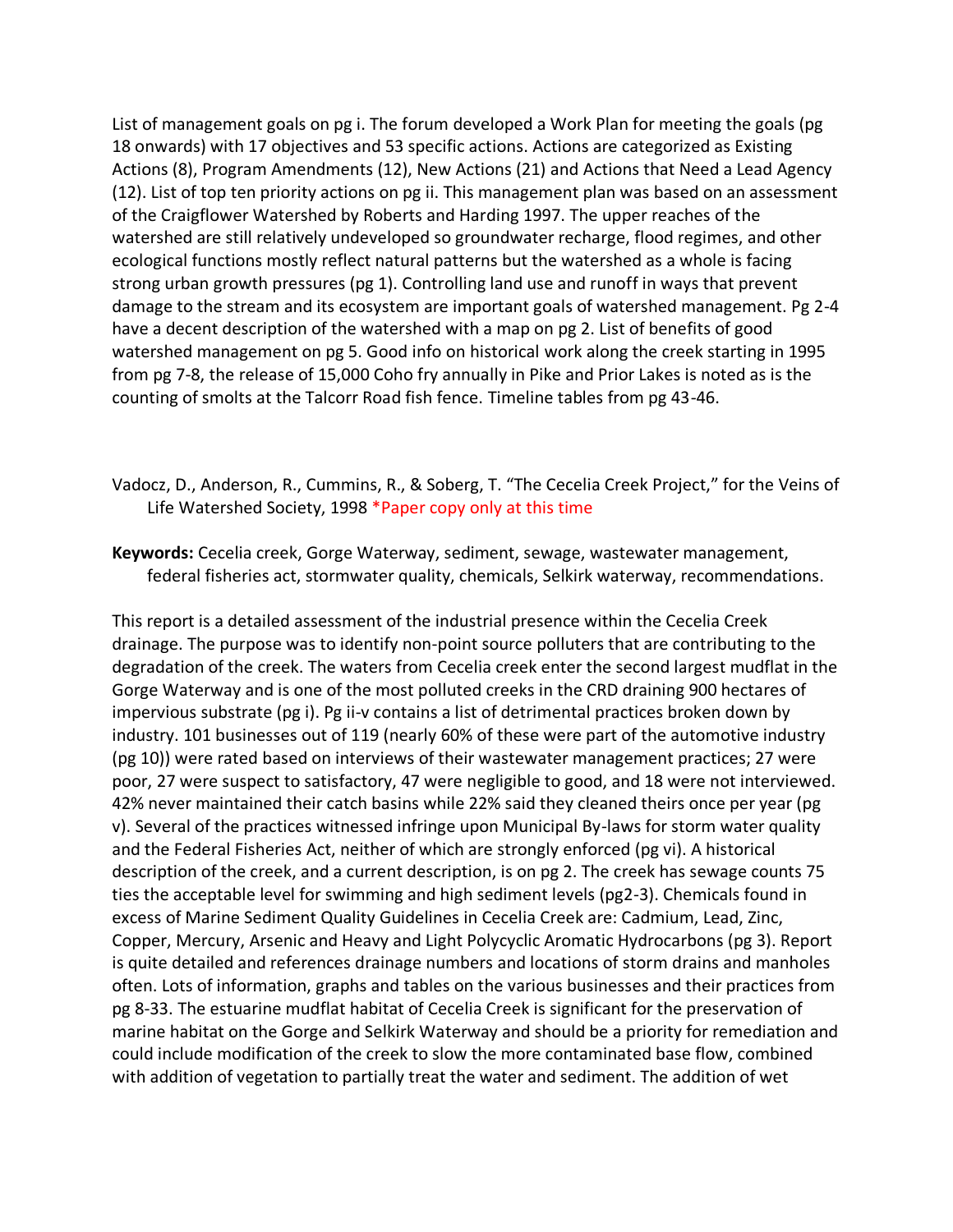detention ponds for Cecelia Ravine is also suggested (pg 35). A list of recommendations is on pg 38.

Nicholas, J. "The Oregon Plan for Salmon and Watersheds, Annual Report 1999," 1999

**Keywords:** report for the general public.

This is the second Annual Report of the Oregon Plan for Salmon and Watersheds, representing the Governor's Natural Resources office. Though this report was interesting I did not find much information that would serve to assist with the PICI project compared with the other reports. It is a good sample if we decide to create reports like this for the general public to take and read through at events.

- Rosenfeld, J., Porter, M., & Parkinson, E. "Habitat Factors Affecting the Abundance and Distribution of Juvenile Cutthroat Trout (Oncorhynchus Clarki) and Coho Salmon (Oncorhynchus Kisutch)," British Columbia Ministry of Fisheries, Research and Development Section for the Canadian Journal of Fisheries and Aquatic Sciences, 57(4): 766-774, 2000
- **Keywords:** Coho, cutthroat, distribution, abundance, habitat associations, bankfull channel width, parr, large woody debris, gravel-cobble streams.

The distribution, abundance, and habitat associations of juvenile anadromous coastal cutthroat trout (Oncorhynchus clarki) and Coho salmon (Oncorhynchus kisutch) were evaluated using survey data from 119 sites in coastal British Columbia. Both cutthroat and Coho occurred at their highest densities in very small streams (<5 m channel width), and bankfull channel width was the single best predictor of cutthroat presence ( $p = 0.0001$ ) and density (R2 = 0.55). Within a channel, densities of Coho and larger (yearling and older) cutthroat parr were highest in pools, while densities of young-of-the-year cutthroat were significantly lower in pools and highest in shallower habitats. Abundance of larger cutthroat parr and pool habitat were positively correlated with large woody debris (LWD) within a subset of intermediate-gradient gravel-cobble streams, where pools appear to be limiting to larger cutthroat parr abundance. More than 50% of pools were formed by scour associated with LWD in streams ranging from 1.2 to 11 m channel width, and pools formed by LWD scour were on average 10% deeper than pools formed by other mechanisms. Disproportionate use of small streams by cutthroat indicates that protection of small stream habitat is important for long-term conservation of searun populations.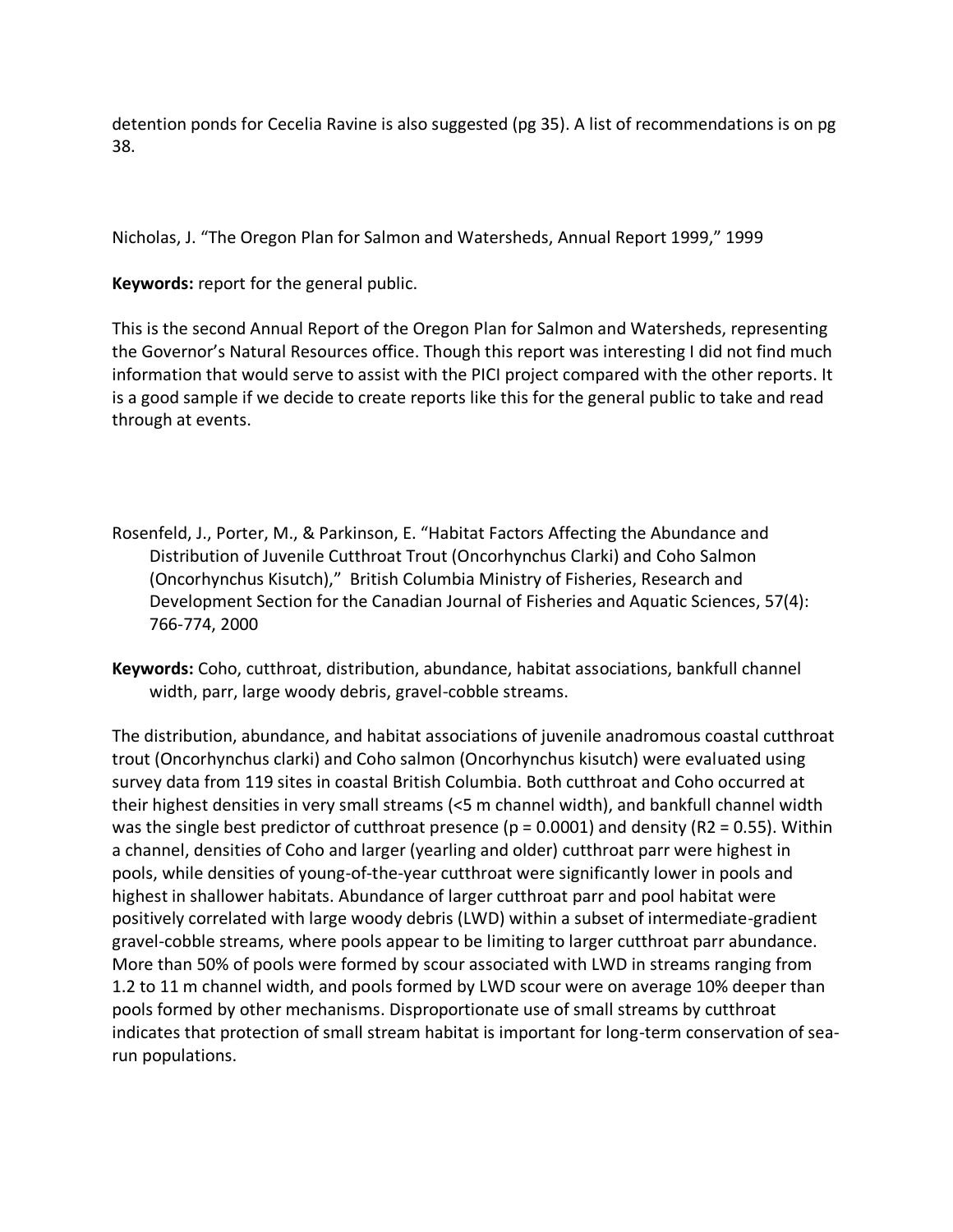Archipelago Marine Research Ltd. "Subtidal Survey of Physical and Biological Features of Portage Inlet and the Gorge Waterway, Report & Map Folio," for Victoria and Esquimalt Harbours Environmental Action Program, Capital Regional District, 2000 \*Paper copy only at this time

**Keywords:** Gorge Waterway, Portage Inlet, Victoria Harbour, features inventory, maps, underwater video, eelgrass, sediment, algae, kelp.

This report contains subtidal physical and biological features inventory (conducted in spring and summer of 2000) information for the Gorge Waterway and Portage Inlet for incorporation into the overall Harbours Ecological Inventory and Rating (HEIR) project. Depths in the Gorge Waterway and Portage Inlet (encompass 110 hectares of subtidal areas) are generally less than 2m relative to chart datum, the seabed is relatively flat and formed of fine sediments. A towed, underwater video system was used to obtain extensive (50.3 km of vessel traclines and ~17 hrs of video), geo-positioned imagery of the seabed followed by SCUBA and snorkel observations. The survey was conducted on a 100m trackline grid but 5-10m spacing was used where important physical or biological features were anticipated. List of classified features on pg i. Portage Inlet (above Craigflower Bridge): shallow, med sediment except around shore margins; mostly depositional sediments; few man-made objects due to low use and depositional nature of sediments; eelgrass beds; foliose green algae (ulva); native oyster in subtidal mud sediments; herring spawn. Upper Gorge (Gorge Bridge to Craigflower Bridge): mix of depositional and current dominated sediments; man-made objects mostly associated with shoreline; extensive eelgrass beds; fringing filamentous red algae; shell/gravel bivalve beds; native oysters. Lower Gorge (Selkirk Trestle Bridge to the Gorge Bridge): primarily current dominated regime except in basins; gravel present in most sediments except Upper Selkirk Waters which appears to be a depositional environment; man-made objects are more common in the non-depositional, higher-current areas; kelps are the dominant vegetation in narrow sections of the Lower Gorge; ellgrass beds above Selkirk Waters Trestle Bridge; current dominated bryozoans/ascidian/sponge community. Gorge Narrows: current dominated; rock and cobble/boulder sediments; moderate to dense cover of filamentous red algae; native oysters, Japanese oysters, mussels and bryozoans/ascidian/sponge community (pg ii). Biophysical features are influence by a very protected tidal lagoon (Portage Inlet), restricted tidal exchange above the Gorge Narrows, and a channel (3.5km) dominated by tidal current. This combination of coastal physical features is unique within the CRD and is more characteristic of BCs Central Coast making this system a regionally significant area, particularly within an urban setting. ~80 hectares of eelgrass beds were mapped representing over 80% of the eelgrass beds in the Victoria and Esquimalt Harbours area, including Esquimalt Lagoon. Herring have historically spawned in Portage Inlet and the Upper Gorge in addition to coho and CTT spawning in Colquitz and Craigflower using this area as rearing habitat as juveniles (iii). Info on macrofauna from pg 15-18. Portage Inlet is noted as one of the most important herring spawning areas in the harbours region (pg 19). Lots of great tables throughout with various information on sediment, substrates, vegetation types/area, etc. Maps on pg 1 and 3, full map folio in appendices.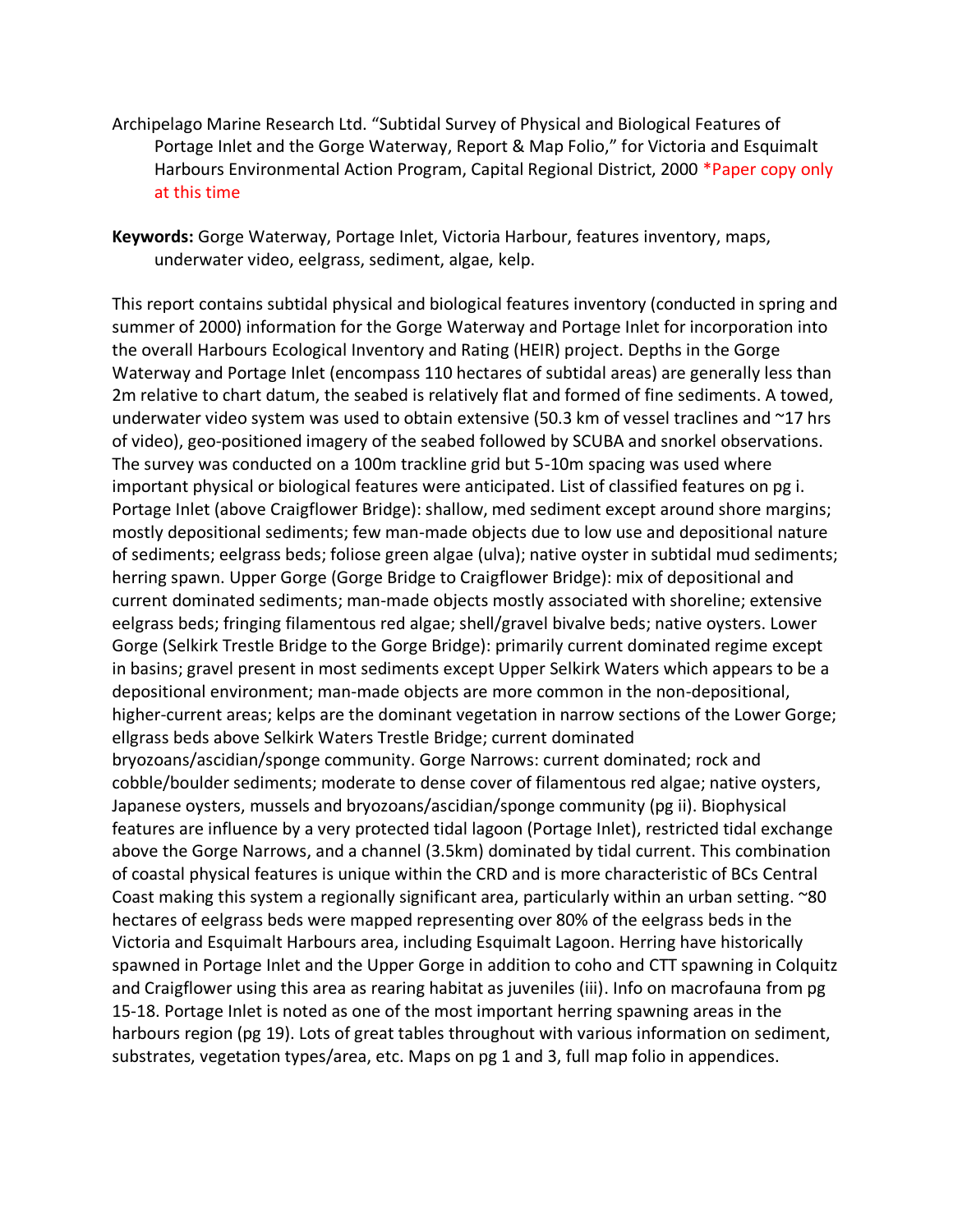Olsen, E. M., & Vollestad, L. A. "An Evaluation of Visible Implant Elastomer for Marking Age-0 Brown An Evaluation of Visible Implant Elastomer for Marking Age-0 Brown Trout," University of Oslo, Department of Biology, Division of Zoology for the North American Journal of Fisheries Management, no. 21 (2001)

**Keywords:** experiment, visible implant elastomer, age-0 brown trout, recapture

Injection of visible implant elastomer (VIE) was evaluated as a way to provide age-0 brown trout Salmo trutta with externally visible internal marks. We first tested this fluorescent elastomer material in a laboratory experiment using a single color and body position to batchmark the fish (28.9-44.1 mm fork length). The experiment lasted for 77 days, with no mortality or tag loss and no significant ( $P = 0.44$ ) effect on fish growth. Similar marks were then used to individually tag age-0 brown trout 926-70 mm) in small streams in the wild using four different colors and several body positions. The immediate mortality associated with the marking procedure was low (0.5%), and visual identification of VIE marks on recaptured individuals (169 out of 699 released; 39-83 d between release and recapture) was not difficult. We found no significant differences in mean fork length between tagged and untagged individuals captured on the same date at given sampling locations. This suggests that capture and marking had no major negative effect on fish growth (assuming that tagged and untagged individuals experienced similar condition between sampling occasions and otherwise had comparable histories).

Roni, P., & Quinn, T. P. "Density and Size of Juvenile Salmonids in Response to Placement of Large Woody Debris in Western Oregon and Washington Streams," Canadian Journal of Fisheries and Aquatic Sciences, 58(2): 282-292, 2001

**Keywords:** coho, cutthroat, large woody debris, juvenile, age-1+, summer vs winter densities.

The addition of large woody debris can create pools, increase habitat complexity, reduce sediment transport, trap gravel needed for spawning, stabilize stream channels, provide food for aquatic invertebrates, and provide stream nutrients, increasing overall stream productivity. 30 streams in western Oregon and Washington were sampled to determine the response of juvenile salmonid populations to artificial large woody debris (LWD) placement. Total pool area, pool number, LWD loading and LWD forming pools were higher in treatment (LWD placement) than paired reference reaches during summer or winter. Juvenile coho densities were 1.8 and 3.2 times higher in treated reaches compared with reference reaches during summer and winter, respectively. The response (treatment minus reference) of coho density to LWD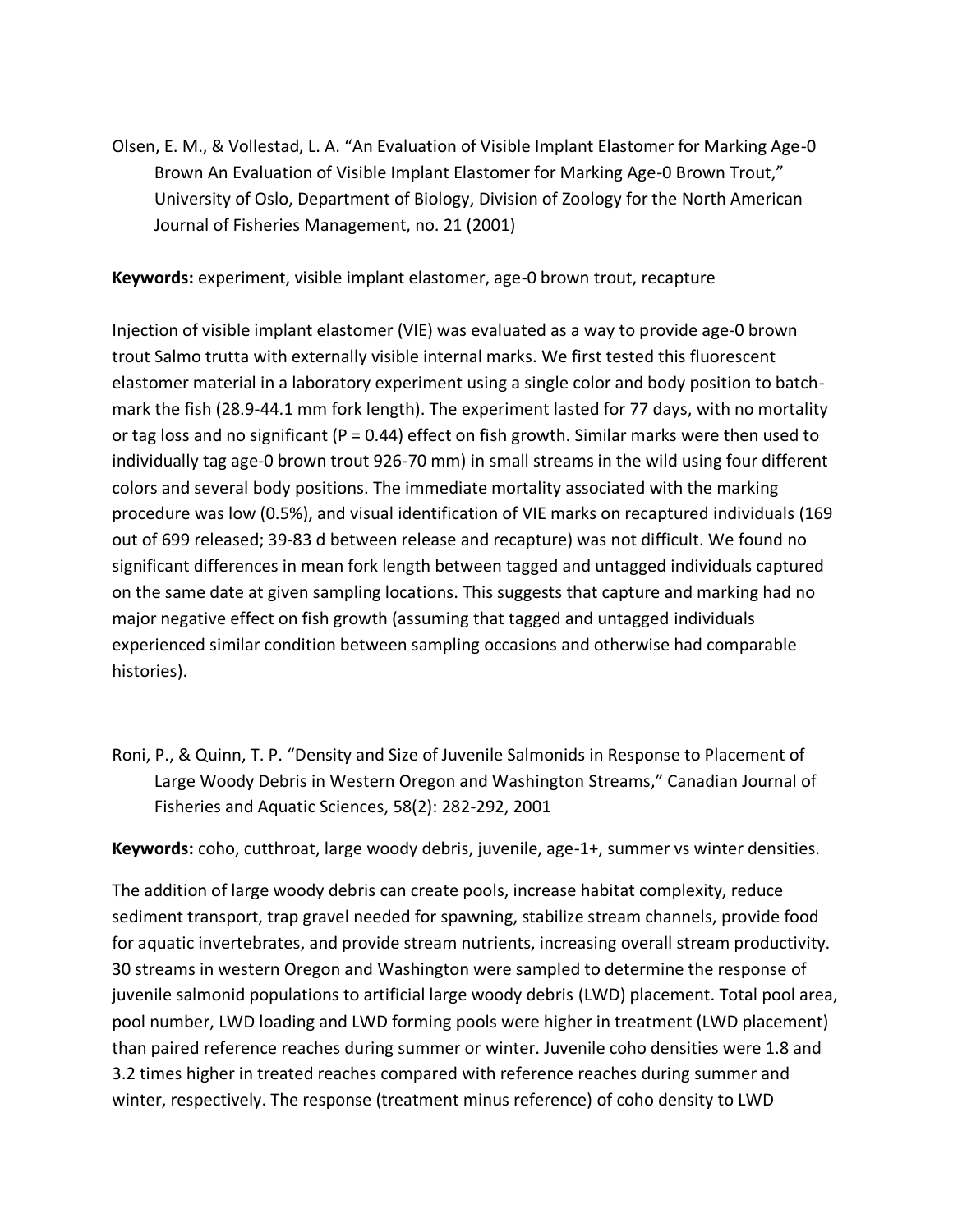placement was correlated with the number of pieces of LWD forming pools during summer and total pool area during winter. Densities of age-1+ cutthroat trout did not differ between treatment and reference reaches during summer but were 1.7 times higher in treatment reaches during winter. Trout fry densities did not differ between reaches, but the response of trout fry to treatment was negatively correlated with pool area during winter. This research indicates that LWD placement can lead to higher densities of juvenile coho during summer and winter and cutthroat trout during winter (pg 282). Materials and methods from pg 283-285; multiple-removal electrofishing was used to estimate fish abundance within each habitat type, night snorkel surveys were used in winter; difference in habitat, LWD, and fish abundance between treatment and reference reaches were compared using paired *t* tests with Bonferroni correction. Pg 285, table 1 shows physical characteristics of study streams measured during summer. Results discussed further from pg 285 to 290 and include a number of tables and graphs.

Tester, M. "Colquitz Creek Salmonid Enumeration Program 2001-2002," Coastal Enterprise and Resources Co-operative Association for the Urban Salmon Habitat Program, 2002 \*Paper copy only at this time

## **Keywords:**

TO BE ANNOTATED

- CRD. "Thetis Lake , Francis / King , and Mill Hill Regional Parks Management Plan," for the Capital Regional District, 2004
- **Keywords:** Thetis Lake, Craigflower, CRD management plan, regional parks, protection, water levels, flows, restoration, erosion, soil compaction, maps.

The CRD management plan for Thetis Lake, Francis King and Mill Hill regional parks focuses on the issues and policies that relate specifically to each of the three parks and sets out park management goals and objectives, and defines specific actions for achieving them. (pg 5) The three parks are in the center of a near continuous green/blue belt from Todd Inlet to Esquimalt Harbour, in the Coastal Douglas-fir biogeoclimatic zone, comprising of 1000 hectares between them. All three parks are designated as Regional Conservation Areas in the CRD Parks Master Plan, the highest level of protection provided by the CRD. (pg 20) Forested and wetland areas to the west of Thetis Lake are part of the Craigflower Creek watershed. The main stem of Craigflower Creek enters and exits Pike Lake along the eastern portion of the area while the western portion contains the upper part of the McKenzie Lake drainage into the Craigflower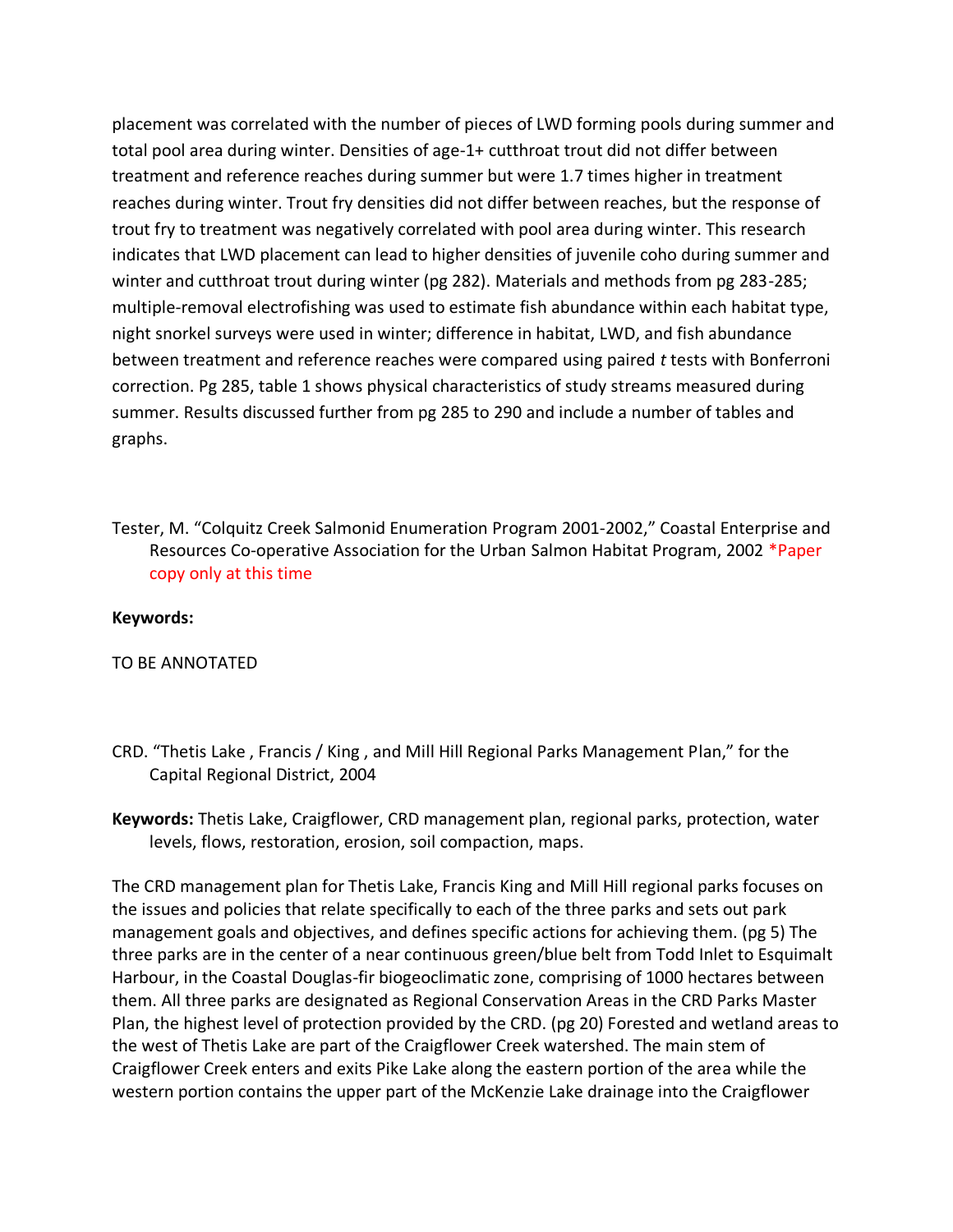watershed, much of these areas are found on private lands proposed for development. (pg 28) A large portion of Craigflower Creek, an important fish-bearing stream, flows through Thetis Lake Regional Park, all land managers within the watershed need to contribute to the protection and improvement of Craigflower Creek. Refers to The Craigflower Watershed Management Plan prepared by the CRD in 1998, in this plan the CRD's primary role is to maintain water control structures that help manage the water levels and stabilize water flows in the creek. Proposed actions to look after Craigflower Creek on pg 29. List of Thetis Lake park management priorities starts on pg 37. Pg 54 lists Phase 1 implementation priorities related to Craigflower; acquire land outside of the current park boundaries that complement the parks' natural features; conduct site restoration around Prior Lake and Thetis Lake where damage to lakeshore vegetation has caused areas to erode down to bare soil; clearly define trails in parks to minimize braiding and soil compaction; relocate trails away from riparian areas and water's edge in the floodplains. Map links not functioning.

- Eastman, J., & Kasubuchi, T. "Vancouver Island Anadromous Cutthroat Trout Program Stock Status Report 2006," for the British Columbia Ministry of Environment & the British Columbia Conservation Foundation, 2006
- **Keywords:** Colquitz, Craigflower, cutthroat, juvenile, habitat types, maps, flow, spawning gravel, vegetation, fry, channel over-widening, recommendations, electrofishing, snorkel survey.

This report compiles information gathered from 38 sites along 15 South Eastern Vancouver Island streams assessed in 2006 for juvenile CTT by BC Conservation Corps staff. Snorkel survey methods were used at Little Qualicum, Englishman and Oyster rivers while electrofishing was completed on the remaining sites (include Craigflower and Colquitz) that were approximately 100 $m^2$  in area and broken down by habitat unit (riffle, glide or pool) (pg 4). Each site was closed using stop nets or natural breaks and mapped (included in document) using UTM coordinates, pictures, and sketches (pg 5). It was found that the Colquitz had  $\sim$ 150 fish/100m<sup>2</sup> and Craigflower had  $\sim$ 190 fish/100m<sup>2</sup> (pg 13-15). The Results section has graphs (pg 9, 10, 14, 15 show data for Colquitz/Craigflower) showing fish/100m<sup>2</sup>, % of theoretical maximum FPU broken down by age categories, and average flow discharge (L/s) for each site, has good site descriptions and breakdown of results (pg 13-15). It is suggested that the addition of spawning gravel and vegetation along the banks of the Colquitz would improve overall habitat conditions and result in higher fry abundance (pg 14). Channel over widening and flow status are the main problems facing Craigflower sites (pg 15). Limited site selection likely prevented the most suitable or representable reaches of the streams from being sampled (pg 25). Fish results vary between all sites and systems, more complete data sets are needed; more sites sampled, more creeks within each watershed sampled, sampling over several years (pg 26).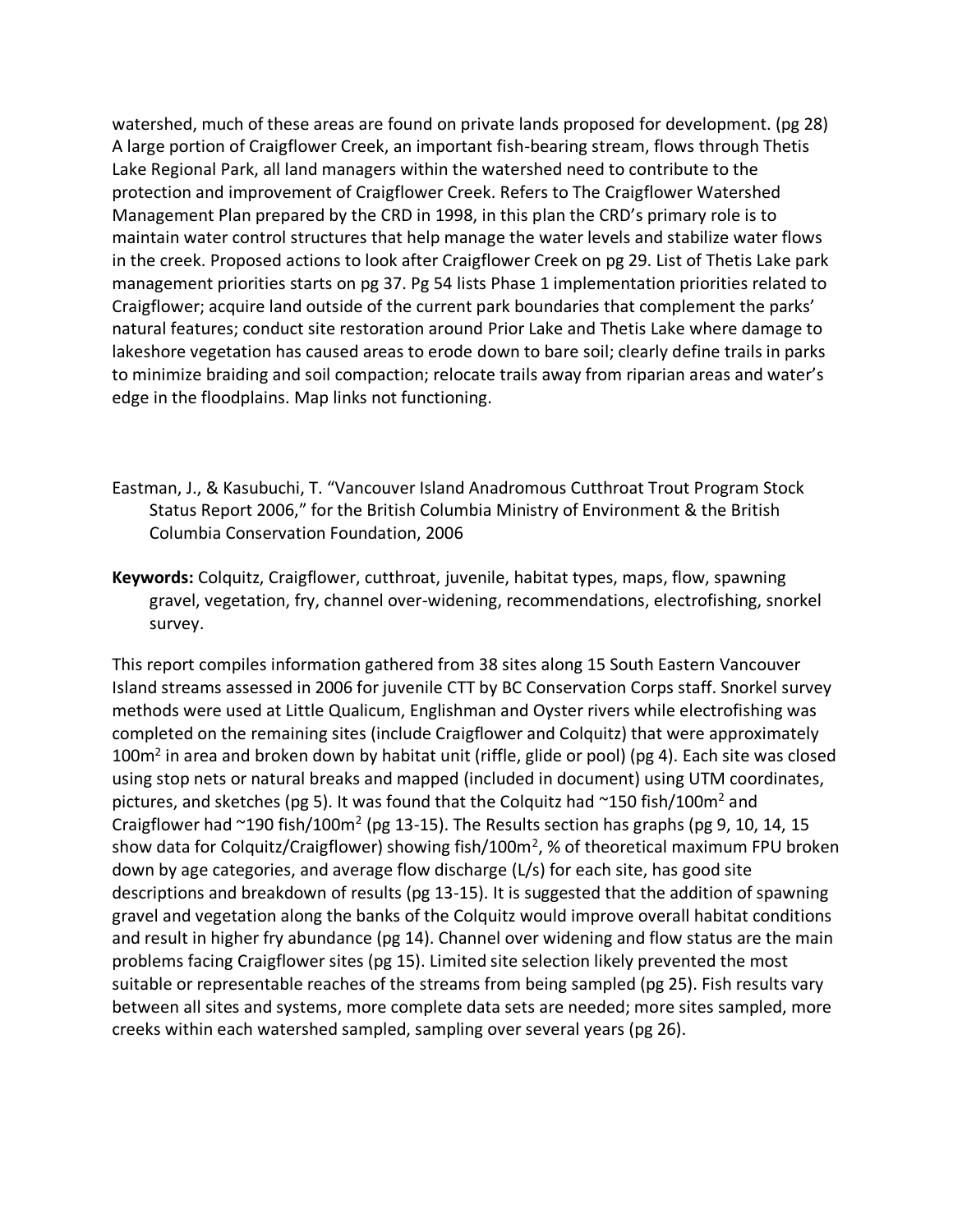- Mitchell, B., & Richardson, J. "A Record of Fish Trapping in Creeks Flowing Through Royal Roads Property and into Esquimalt Lagoon," for the Esquimalt Lagoon Stewardship Initiative, 2007 \*Paper copy only at this time
- **Keywords:** Royal Roads, Esquimalt Lagoon, cutthroat, coho, fisheries potential, reintroduction of stock, gee traps, Bee creek, Colwood creek, pools, sand build-up, spawning grounds.

Esquimalt Lagoon, historically, was known to support sea run cutthroat and coho (pg 2). The purpose of this report was to determine the fisheries potential of the small streams and creeks that flow from the RRU property into Esquimalt Lagoon (pg 1) by first determining what, if any, fish species were present and secondly assess the lagoon as a site for reintroduction of stock by DFO (pg 2). Two creeks were selected for the initial trapping program based on recommendations from Tom Rutherford from DFO: Bee Creek and Colwood Creek. Gee traps (~50cm long, 23cm in diameter, with apertures of 2cm) were set up baited with smoked oysters (pg 1) in various reaches of the creeks. Traps were placed in water deep enough to cover the traps but calm enough to provide a safe environment to the trapped fish. Calm, deep backwater pools are perfect. Traps remained in the water for 24 hours, traps were not set on days with/when heavy rainfall was expected. Fish were retrieved from the traps and placed in a bucket of fresh stream water. Each fish was scooped individually into a ziplok bag with a small amount of water so measurements and observations could be made (pg 3). CTT were found in almost every trap ranging in size from 60mm to 155mm. Traps closest to the Lagoon often had sculpin, stickleback and occasionally perch which were identified and counted but not measured (pg 3). The presence of landlocked CTT above the road on RRU property is noted; Coho were present in Colwood Creek but not in any others; concern over increased sand buildup covering spawning grounds in Colwood Creek is noted (pg 4). Report includes all data tables.

- Aqua-Tex Scientific Consulting Ltd. "Colquitz River Watershed Proper Functioning Condition Assessment," Aqua-Tex Scientific Consulting Ltd. for the District of Saanich, 2009
- **Keywords:** Colquitz, tributaries, proper functioning condition assessment, recommendations, functional-at-risk, reaches, restoration, head cuts, invasive species, stormwater, integrated watershed management, physical characteristics, riparian species, flow controls, maps.

The purpose of this study was to determine the health and function of the creeks and other water bodies found within the Colquitz River Watershed, through a Proper Functioning Condition assessment (PFC), and provide recommendations as to how to maintain and improve these areas. In addition to the main channel the main tributaries (Durrell, Blenkinsop, Swan and Viaduct creeks) were also assessed. Has a good background section (pg vi) that includes info on the Colquitz River, Swan Lake/Creek, Blenkinsop Creek, Viaduct Creek and wetland, and Durrell Creek. Over 18 km of channel were assessed with ~37% non-functional, ~5% functional-at-risk with a downward trend,  $\sim$ 13% functional-at-risk with no apparent trend,  $\sim$ 1% functional-at-risk with an upward trend, and 45% was in PFC (pg x). The reaches that are functional at risk are the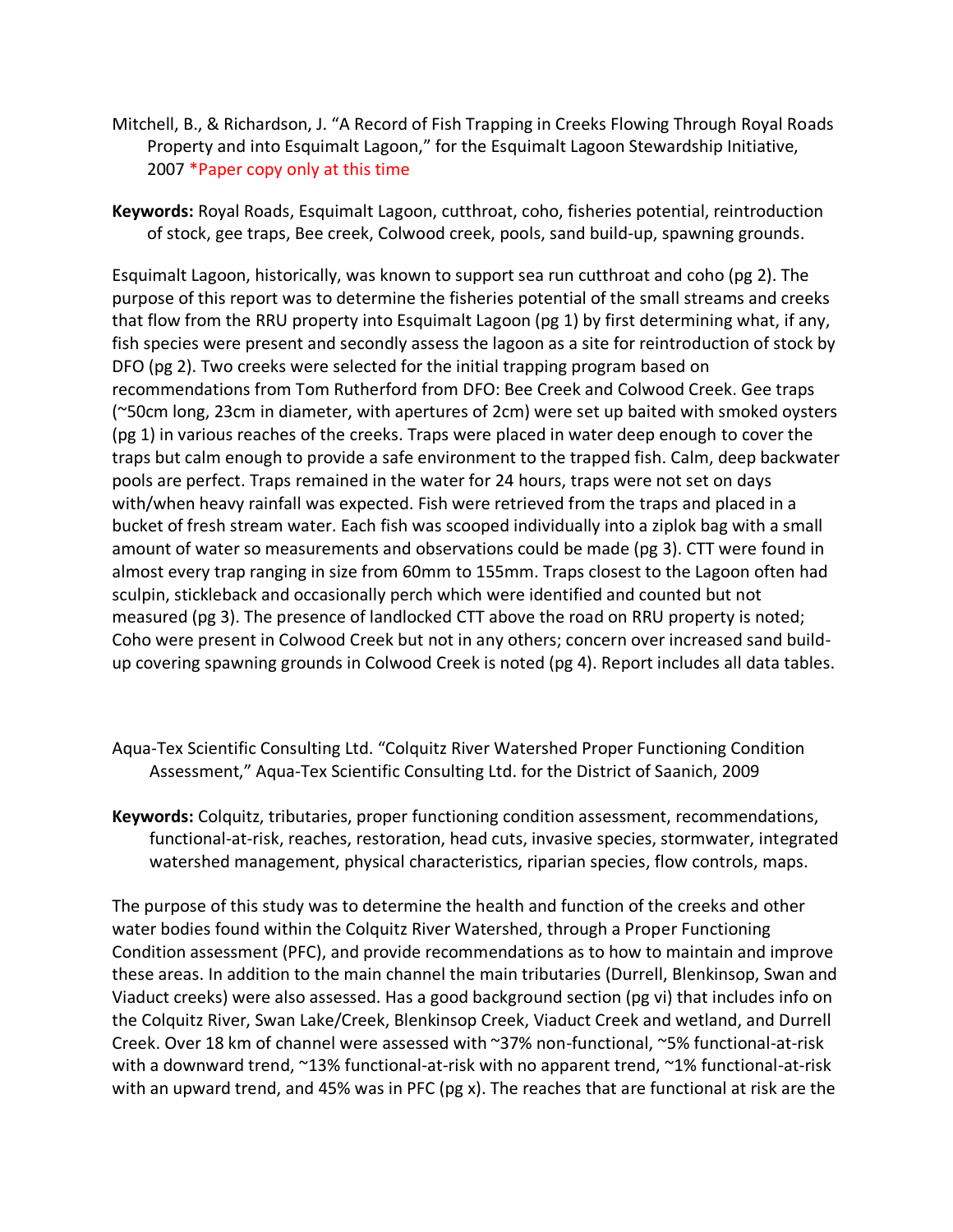highest priority for intervention and restoration and are listed in Table 1 (pg x) by priority. Recommendations are listed out starting on pg xii and include repair of headcuts, removal of invasive species, implement best management practices for stormwater and using an Integrated watershed management concept to enable a holistic and long-term approach to restoration and conservation. A list of focused recommendations starts on xiii and recommendations by reach (top 5 priorities) starting on xiv. Location maps and GPS location tables used for the PFC assessment start on pg 3 and are broken down by reach. List of water licenses starts on pg 13. Physical characteristics (climate, geomorphology, vegetation and fish habitat) pg 19-22. PFC assessment method outlined on pg 23. Findings outlined in Table 7-12, pg 25-29. Table 13, pg 30-33, is a master list of riparian species throughout the Colquitz River Watershed. List of flow controls on pg 34. Colquitz reach description summaries (from checklists), with pictures, from pg 35-62. Reach description for other assessed areas from pg 64-108. Recommendations by reach start from pg 115-127.

- Ovaska, K., Sopuck, L., & Engelstoft, C. "Assessment of Impacts of the Craigflower Creek Fish Enhancement Project on Wildlife at Thetis Lake Regional Park," Biolinx Environmental Research Ltd. for the BC Conservation Foundation & CRD Regional Parks, 2010
- **Keywords:** Craigflower, Thetis Lake, flow, enhancement, habitats, proposed water release, survey notes, maps.

The Craigflower Creek fish enhancement project (CFEP) aims to improve summer rearing habitat for salmonid fish, thereby enhancing fish productivity over the long term, by proposing water release from Thetis Lake to Craigflower Creek to maintain base flow through the summer and fall (pg 6). Great map images on pg 9 and 10 showing various aquatic habitats along Thetis Lake, info on these habitats from pg 7-8. Pg 25 (more comprehensive info from 11-23) has a table of predicted impacts of proposed water release on different wildlife groups including monitoring needs. Survey notes from page 31 to 33 with photos from 34 to 36.

Craigflower Creek Flow Enhancement Project. "Benefits to Downstream Fish and Fish Habitat of Summer / Fall 2011 Water Releases from Thetis Lake," for the BC Conservation Foundation, 2012

**Keywords:** Craigflower, Thetis Lake, storage release, flow, enhancement, hydrometric station, habitat, juvenile, dam, reach, parr, discharge.

During the summer and fall of 2011, a trial release of licensed storage from Thetis Lake occurred to enhance downstream aquatic habitat in McKenzie and Craigflower creeks; CRD used the dam valve adjacent to the spillway to release water. A maintenance Flow of 2 L/s was used most of the time but an Enhancement flow of 10 L/s was used through the driest period of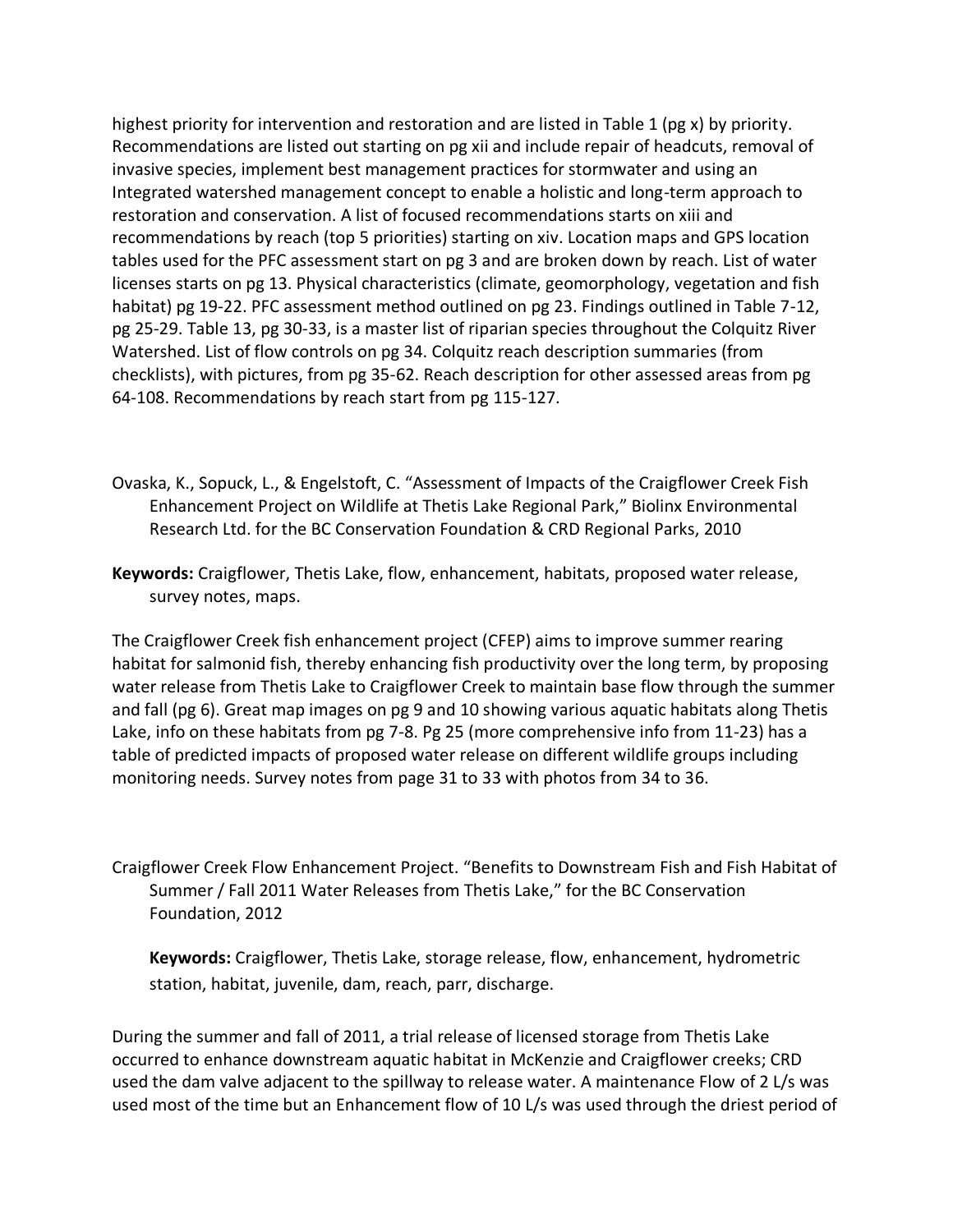summer. Graph of Thetis Lake known historic levels and approved rule band for 2011 shown. (pg 1) BCCF monitored and documented downstream benefits of the trial release. Stream discharge was monitored at two primary locations through the summer, the Thetis Lake outlet recorded by CRD and BCCF and Craigflower Creek above Talcott Road using a permanent hydrometric station operated by EAA (range of 0.5 - 1,713 L/s) (pg 2). Craigflower Creek discharge was generally maintained between 5 and 10 L/s. As a result of a separate non-BCCF project looking at releasing water from Pike Lake, flows in upper Craigflower creek at Highland Road were observed Sept 8th at ~0.5-1.0 L/s, they would have otherwise been 0 (pg 3). Graph of discharge vs precipitation for Thetis and Craigflower on pg 4. Graph of Thetis levels relative to approved rule band on pg 5. Graph of effects of precipitation on Craigflower flows from 2010-2011 on pg 6. Photo documentation of Craigflower from pg 6 to 8. In 2011 stream connectivity was maintained throughout the nine reaches thanks to the continual release from Thetis, in 2010 when there were no releases from Thetis Reaches 2, 3, and 4 (1.58 km of stream length) dried out, BCCF documented the associated impacts to fish populations (pg 8). Differences in the quality of fish habitat through an augmented and normal season were identified by mesohabitat unit composition by reach through the entire stream length (following procedures in Johnson and Slaney 1996 Watershed Restoration Technical Circular No. 8) and applying unit-based estimates of loss to measured or observed, reach-based, wetted widths. Differences in habitat quality was measured in Reach 2 only using juvenile salmonid habitat suitability index curves developed by BC Hydro and flow transect data. Table of stream reaches on pg 9. Figure 5 on pg 10 is a pie chart showing overall mesohabitat composition between Thetis Lake and the mouth of Craigflower Creek. Habitat area gained with flow augmentation from 104 to 880m2 while the aggregate additional fish habitat totaled 3,525 m2. Figure 6 is a bar graph showing available rearing habitat by reach under augmented vs base flow. The quality of fish habitat available during flow augmentation improved dramatically (pg 11). Summer 2011 releases of 8-10 L/s could have supported ~ 3,166 Coho fry, 2,582 CTT fru and 558 CTT parr, diagram on pg 12 with a breakdown of density values and reasons for their use on pg 11.

- Gaboury, M. "Fish Habitat Enhancement Designs for Colquitz River Watershed," LGL Limited Environmental Research Associates for the Haig-Brown Fly Fishing Association, 2014
- **Keywords:** Colquitz, salmon, trout, enhancement sites/designs, spawning platforms, gravel size, construction plans/window, eggs, alevins, maps.

The Haig-Brown Fly Fishing Association identified Colquitz River as a candidate for protection and enhancement of salmon and trout habitat. This report contains detailed instream enhancement designs for two short sections of Colquitz River (visited on October 20, 2014) proposing one LWD structure and several spawning platforms. It includes design sketches, materials summary, a work plan and schedule for the proposed enhancement (pg 1). Spawning gravel size should range between 0.5 and 10.0 cm for salmonids and  $\sim$ 32 m<sup>3</sup> would be required for five spawning platforms (locations shown via UTM in Table 1 and in Figures 1-2) (pg 2-4).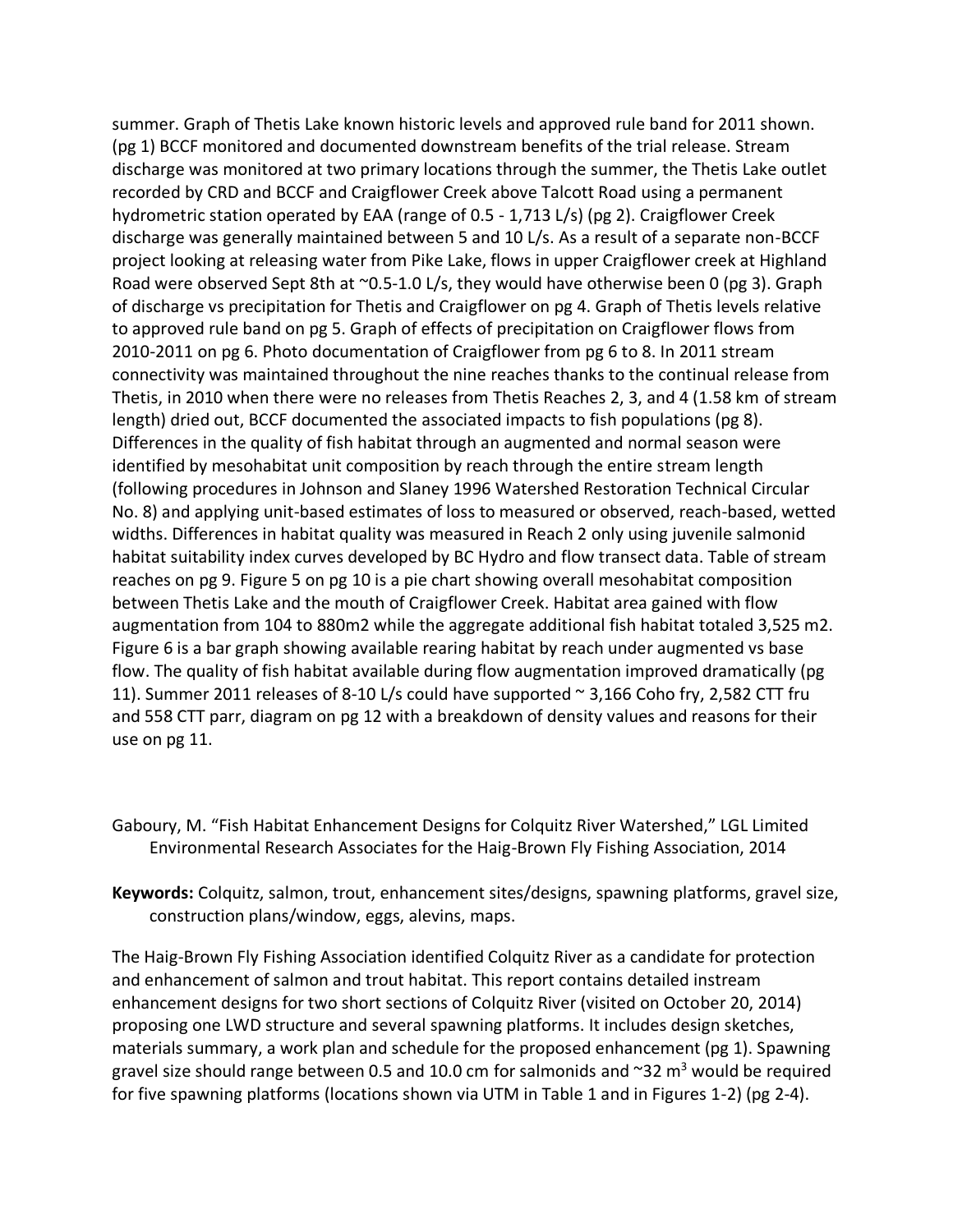Great diagrams and construction plans throughout. Construction window, the period when there are no fish eggs or alevins present in the substrates, would fall between Aug 15 and Sept 15 as per the provincial environment ministry but will vary from year to year and actual permissible windows will be determined by federal and provincial regional staff (pg 10). An environmental monitor must be on site at all times during construction to mitigate potential fish impacts (sediment controlObs, fish salvage, etc) (pg 13). DFO Land Development Guidelines are included in the appendices. Appendices contain photos of each proposed site.

- Clough, D. R. "Swan Creek Habitat Assessment Report," D.R. Clough Consulting for the Swan Creek Stewardship Society, 2014
- **Keywords:** Swan creek, habitat assessment, restoration prescriptions, urban salmonid habitat program, mapping procedures, watershed description, data ranking, remediation.

The Friends of Swan Creek Society hired D.R. Clough Consulting to conduct a Fish Habitat Assessment in the spring of 2014 due to concerns over the degradation of Swan Creek (watershed code 920-0797000-24800) fish habitat by the 130 years of development on the watershed. It assesses the creek from Colquitz to the upstream outlet at Swan Lake and provides Habitat Restoration Prescriptions for future recovery programs. Contains a good description of the watershed with a bit of historical info (pg 6). Describes the reach segments, 1-6, assessed. Water quality parameters used are those laid out by The Pacific Streamkeepers Federation (Temp (°C) 13-20, DO% 90-110, pH 6.5-8.0, Turbidity (cm) 65-160) and were measured daily with the exception of turbidity (pg 7). Figure 1, swan creek survey area, is missing from this document. Used Urban Salmonid Habitat Program procedure to conduct assessment and is outlined in the Vancouver Island Urban Salmonid Habitat Program Assessment and Mapping Procedures Manual, it was selected because of its wide use with other stewardship programs thus allowing for a comparative data base (pg 10). The method for analyzing fish habitat used is explained in Koning et al 1997. Fish populations were not sampled during this assessment. Data ranking was done in the USHP spreadsheet program which automatically extracts data for a number of habitat parameters and enters them into a summary table assigning them numeric values and rates them as good, fair or poor (pg 11). Includes summary tables of habitat data and ratings by reach and riparian assessment (pg 12- 24). Swan Creek is in poor overall fish habitat condition and the report suggests that more riffle crests and spawning gravel should be added to the lower three reaches of Swan Creek to increase the summer carrying capacity and the areas where adult salmonids can spawn in the fall (pg 25-27). Includes descriptions of stream restoration techniques that apply to urbanized streams (pg 28-30). List of suggested order of priority for remediation on pg 31. Images and diagrams are missing from this document.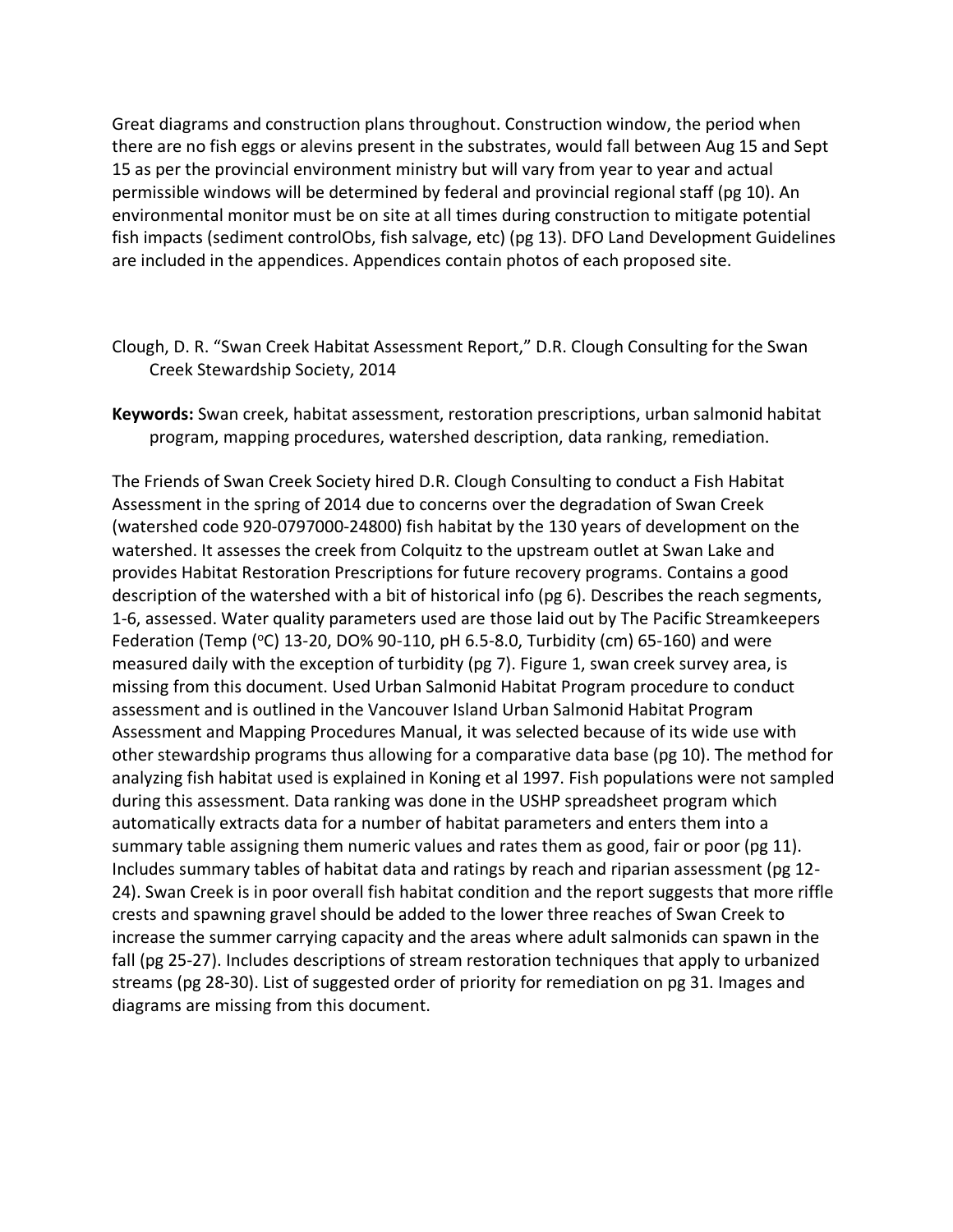- Daly, J. "Fish Presence and Distribution Survey Lindsay Road to 4654 West Saanich Road, Colquitz River, WSÁNÉC (Saanich) Territory, British Columbia," Peninsula Streams Society, 2018
- **Keywords:** Colquitz, coho, cutthroat, abundance, gee traps, data sheets, habitat, invasive flora and fauna.

A fish presence and distribution survey was conducted in the Colquitz Rivers mainstem between Casa Lida Drive and 4654 West Saanich Road to determine where native salmonid species are found within these reaches and their relative abundance from April 14 - June 13 2018. 2 Gee traps were deployed at each of the 11 sites within the upper reaches of the Colquitz Rivers main stem and baited with salmon roe (pg 2). Species found included Coho, CTT, Prickly sculpin, Signal crayfish, yellow perch and stickleback; no native salmonids were found upstream of the Wilkinson Road Bridge (pg 2). Includes full data sheets for upper and lower reaches (pg 3-6). The upper reaches of the Colquitz contain some good-quality salmonid habitat but no native salmonids were present, further investigation is required to determine the cause preventing salmonids from accessing this region. Control of invasive flora and perch is highlighted (pg 7). Appendix has a good site layout, including pictures.

"There has been a tendency to all too quickly forget about the little creeks… [by saying] "it's only a few trout or salmon."... We all too quickly forget that the whole of life equals the sum of its parts and, because of this forgetfulness, important threads of the life fabric are unwound." Burns, 1979.

Habitat Acquisition Trust. "Colquitz River Enhancement Project". January, 2006.

**Keywords:** Colquitz, riparian habitat, landowner contact, residential watershed issues, coho, outreach techniques

This is a summary report of the Colquitz Enhancement River Project (2006), which aimed to contact residents of the Colquitz river system, and inform them of conservation and stewardship considerations for the region. The report details methods of contact, results of the outreach activities, and lessons learned. HAT communicated many concepts to landowners such as the importance of riparian vegetation, the effects of invasive species and trampling on ecosystems, and the detrimental effects of the use of synthetic fertilizers and pesticides. Homeowners were also informed of the use of composting bins close to the river, and potential effects of leaching toxic, nutrient rich substances into the river. The report closes with an evaluation of the project, including lessons learned and future considerations. This report has some useful tips for contacting homeowners successfully (p.13).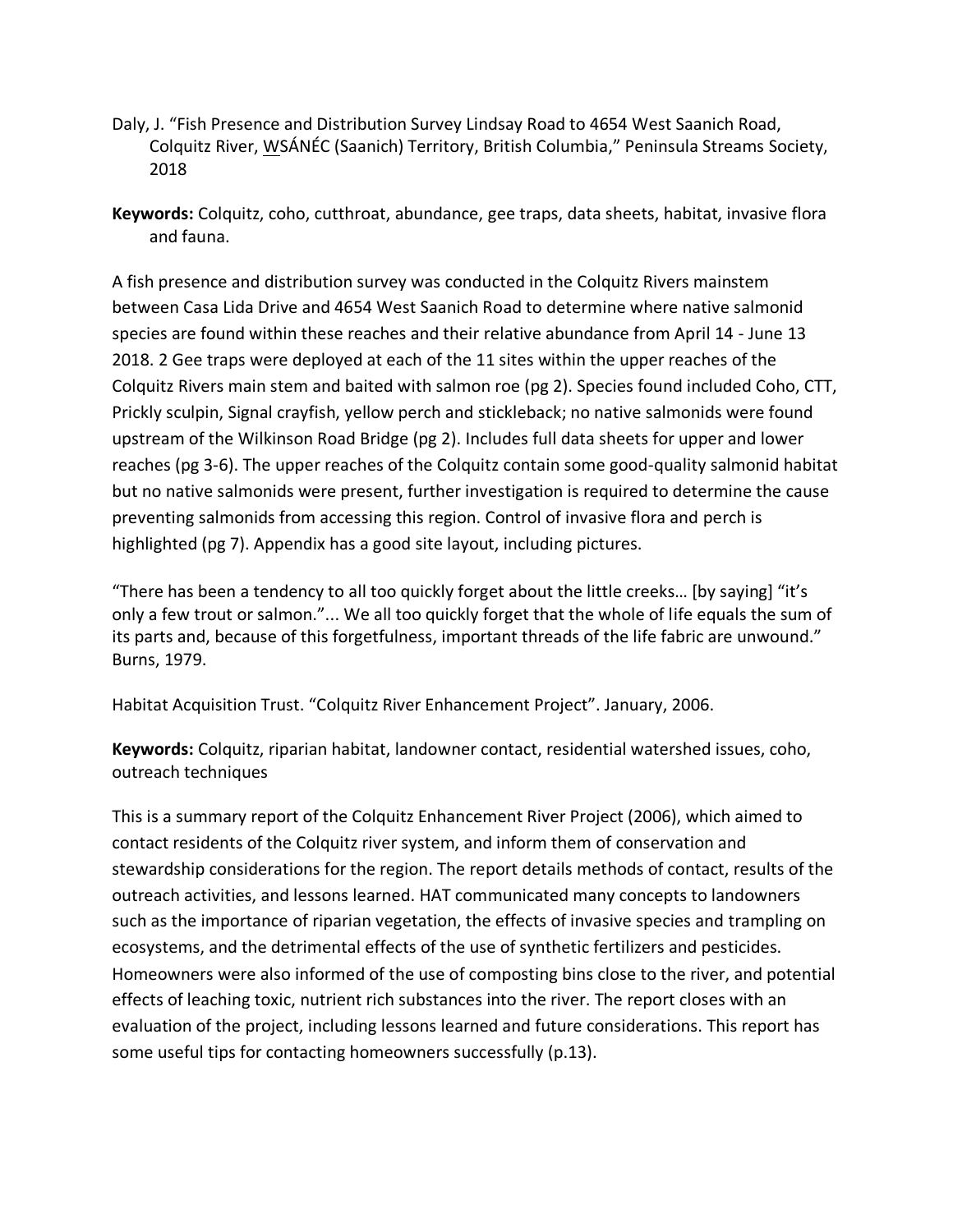PART 2 - focus on reports outside of PICI focus areas

Losee, J. P., Claiborne, A. M., Dionne, P. E., Faulkner, H. S., Seamons, T. R. "Size, age, growth, and site fidelity of anadromous cutthroat trout *Oncorhynchus clarkii clarkii* in the Salish Sea." 2018. Journal of Fish Biology.

**Keywords:** coastal cutthroat trout, nearshore, Puget Sound, site fidelity

Abstract: Pacific salmon *Oncorhynchus spp.* have been the focus of scientific research for over a century, but anadromous trout in this genus, in particular anadromous coastal cutthroat *Oncorhynchus clarkii clarkii*, have been neglected. *Oncorhynchus clarkii clarkii* occupy a diverse range of habitats including fresh water, brackish estuaries and marine water, but have a relatively small home range making them ideal for studies of behaviour and movements during ocean residency. In 2015, we sampled *O. c. clarkii* monthly along a small stretch of beach in Eld Inlet, south of Puget Sound, Washington using a beach seine. We collected tissue for genetic tagging and stock identification and scales for aging from 427 *O. c. clarkii,* ranging in size from 118 to 478 mm fork length. Additionally, we enumerated redds in natal streams of those fish tagged to describe inter-habitat movement patterns and investigate site fidelity of juvenile and adult *O. c. clarkii* in the marine environment. Consistent with other anadromous salmonids, *O. c. clarkii* captured at our study beach exhibited rapid growth rates, particularly in spring following dispersal into the marine environment (mean  $\pm$  SD = 0.61  $\pm$  0.29 mm^(2-d)). Genetic tag data revealed that while *O. c. clarkii* undergo inter-estuarine migrations, *O. c. clarkii* of all